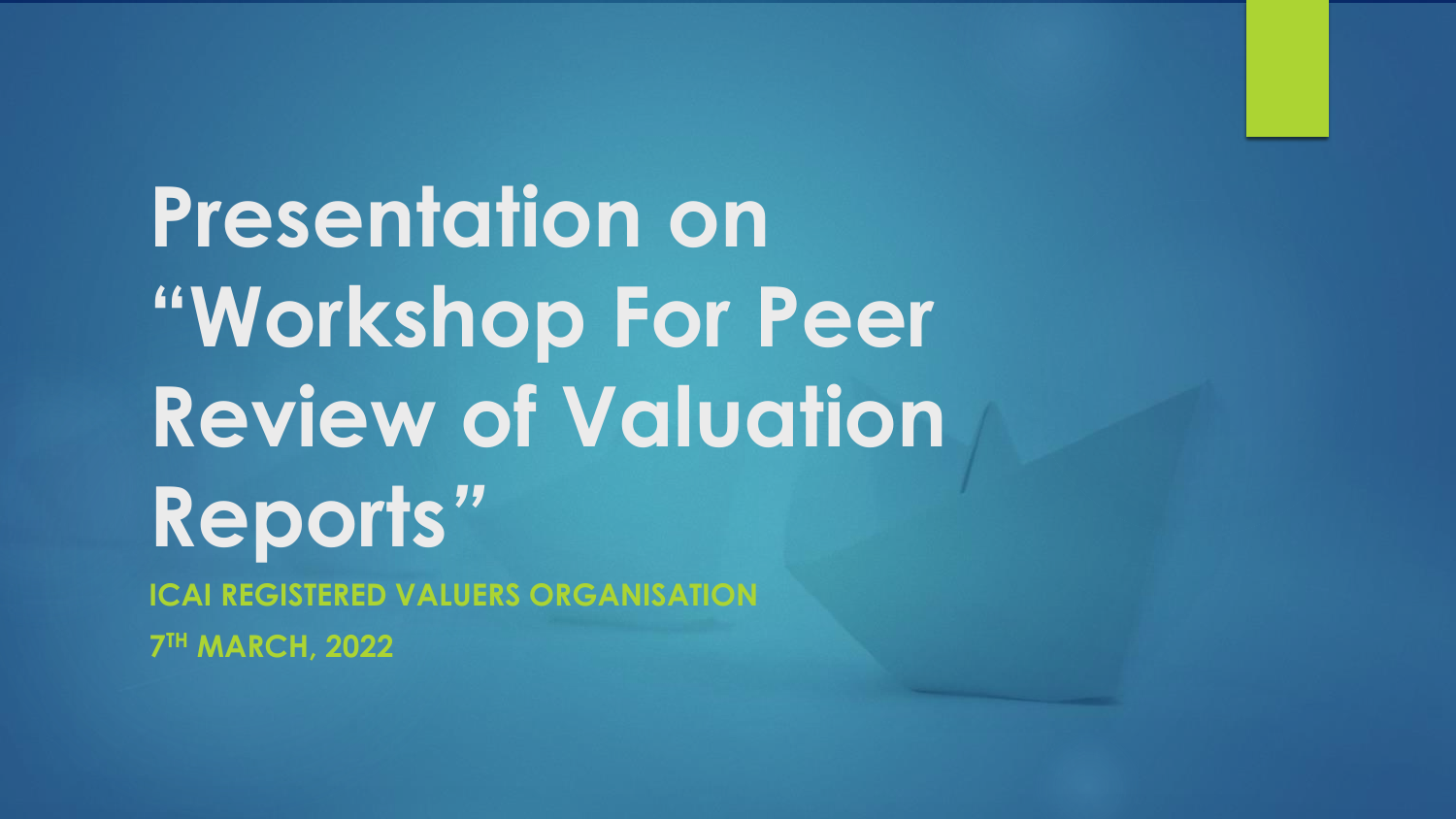## **Peer Review**

- In general, the term "Peer Review" would mean review of the work done by a professional, by another member (peer) of the same profession with similar standing.
- Valuers Peer Review is the evaluation of the work by one or more Registered Valuer (RV) member with similar competencies as of the Valuer under review.
- **The key dual objective of Peer Review exercise are to enhance** quality of valuation as well as Valuation Reports.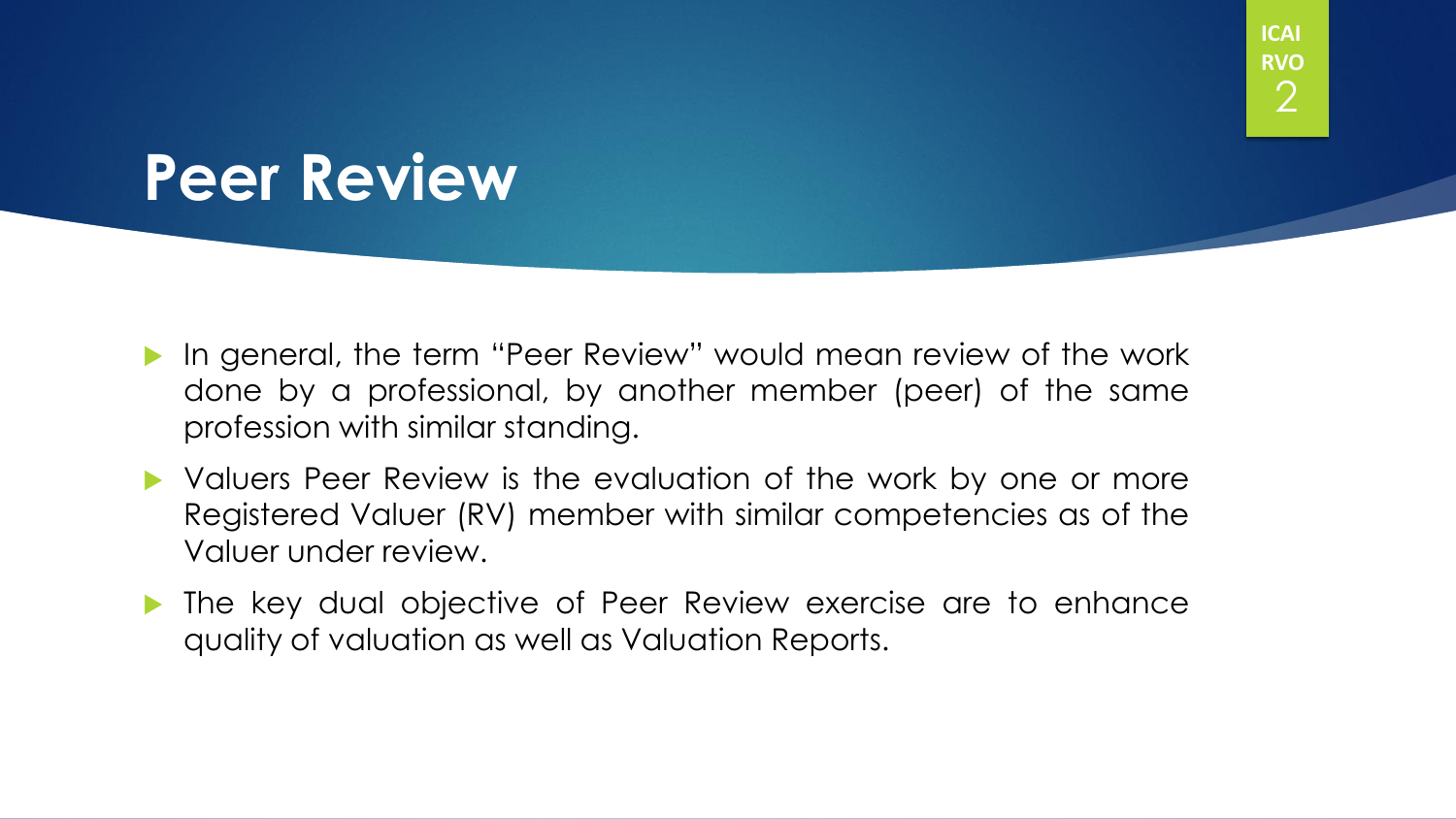## **Scope of Peer Review**

- A Valuer's peer review focuses on the performance of Valuers, with a view to improving
	- $\blacktriangleright$  quality,
	- upholding ethical standards,
	- adherence with valuation standards,
	- relevant laws, regulations, rules, guidelines and amendments made there under from time to time,
	- methodologies and approaches adopted for conducting valuation and preparation of valuation report.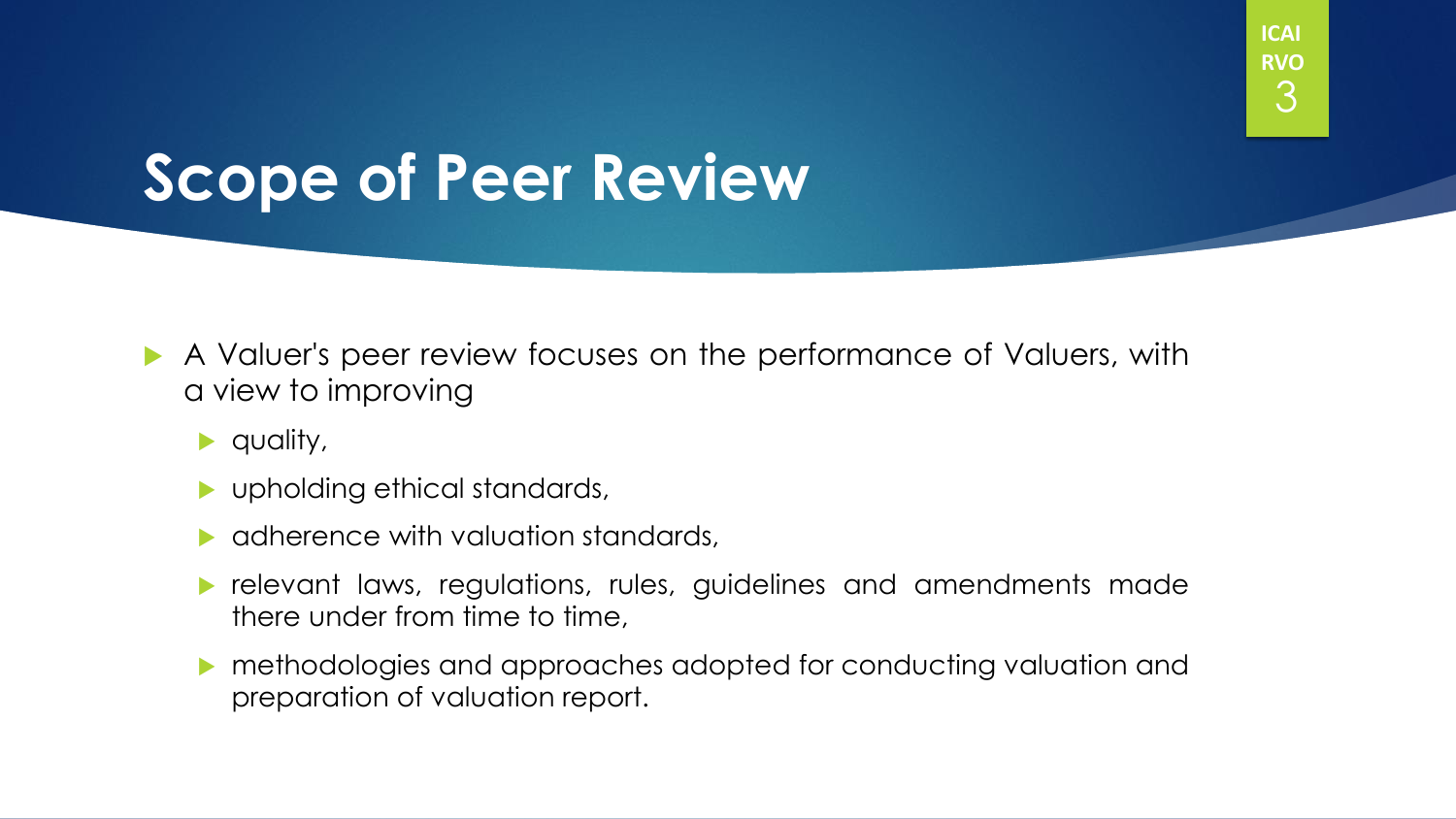### **Peer Review Exercises in the Past**

- **Demonment in the guidance and mentorship of IBBI, all** RVOs have been conducting Peer Review exercise for all the asset classes for the past three years.
- Two Peer Review workshops have been organized by ICAI RVO in association with IBBI to share the findings of the Peer Review of Valuation Reports for the three asset classes:-
	- On 17<sup>th</sup> February 2021 through video conferencing
	- $\triangleright$  On 14<sup>th</sup> February 2020.
- This workshop is the third installment in the series of workshops organized by ICAI RVO to share the findings of the Peer Review of Valuation Reports for the three asset classes.

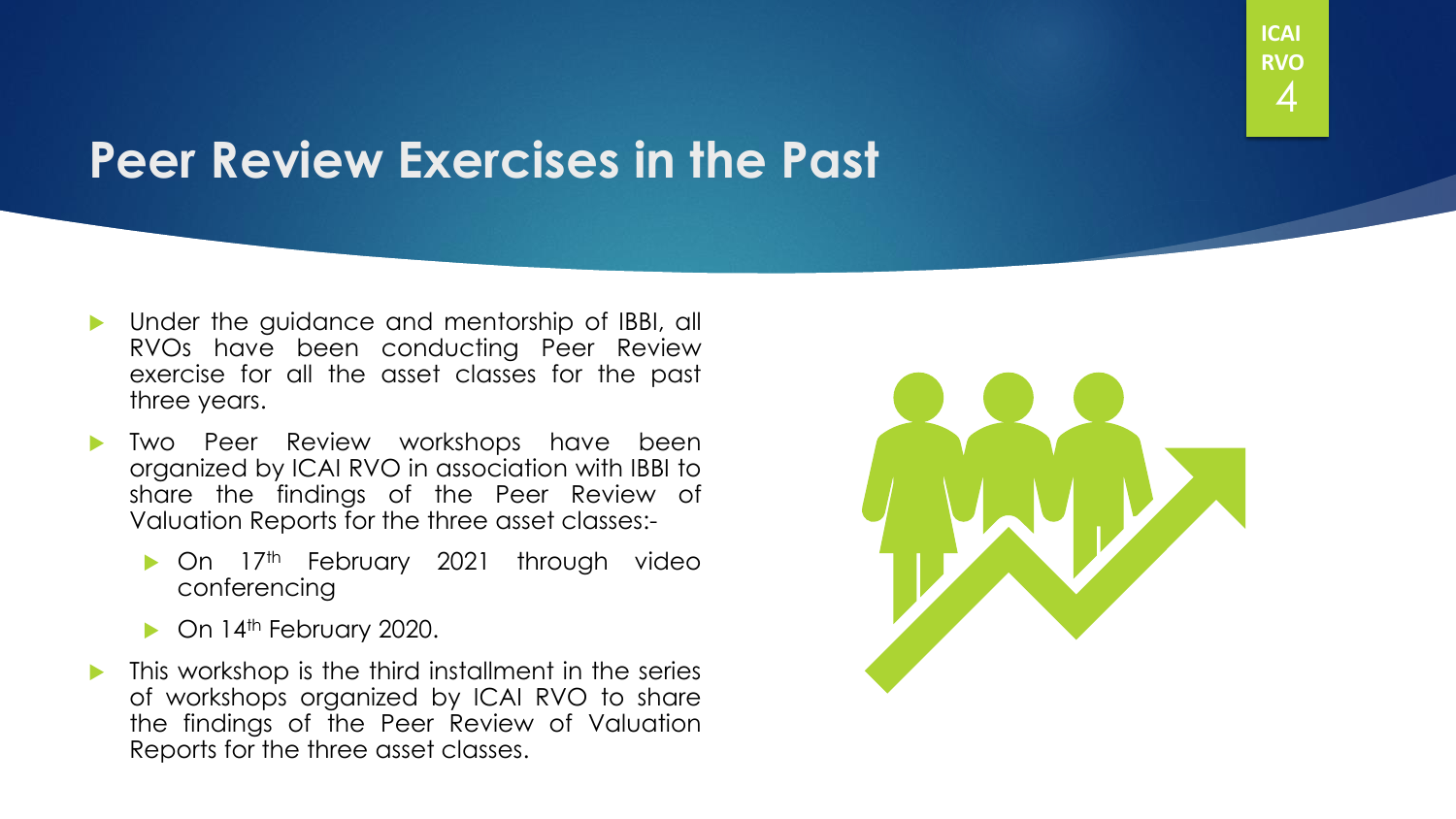**KEY CONSIDERATIONS TO BE REFERRED BY THE REVIEWER**

# **Extent and Scope of Peer Review**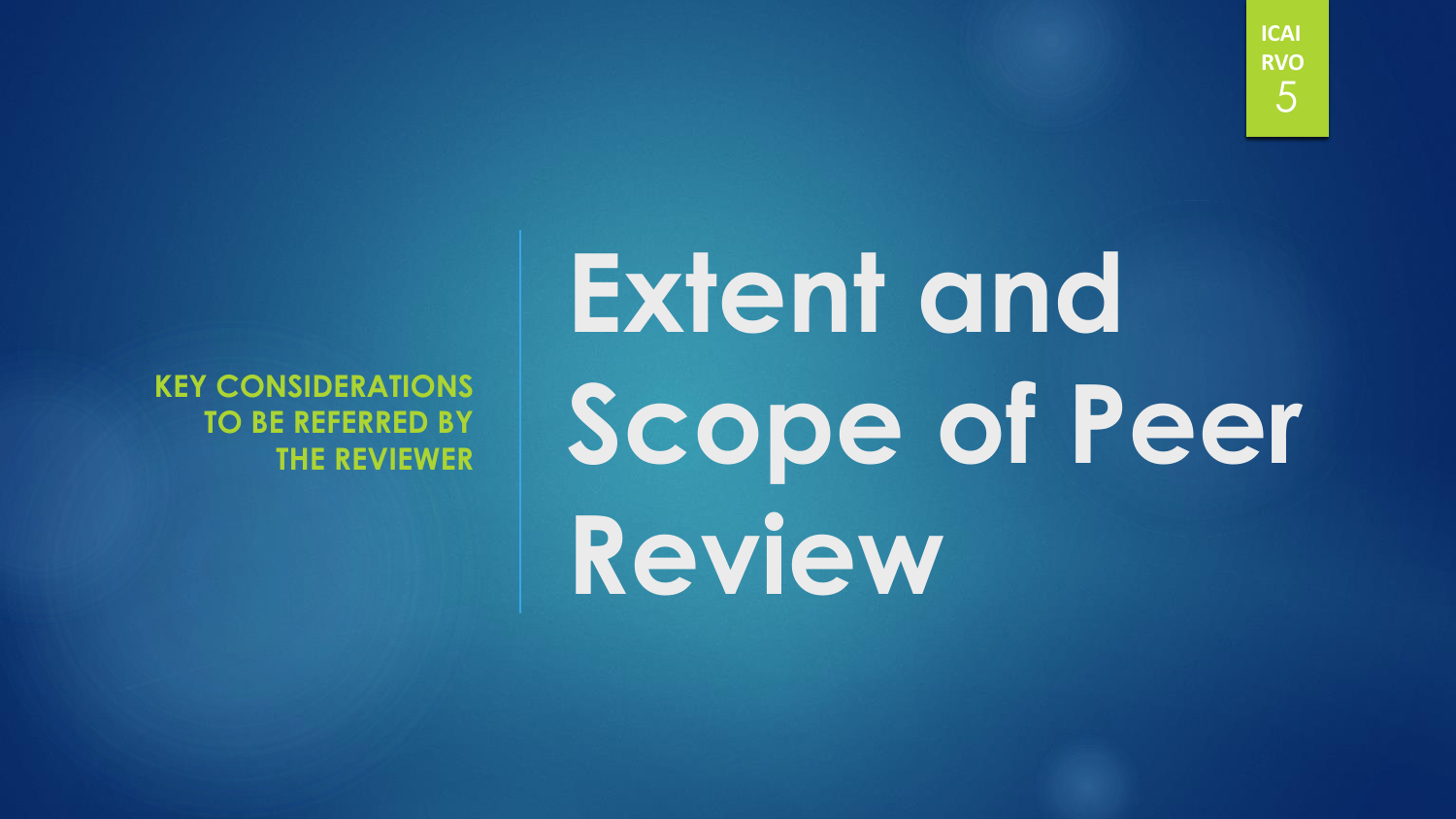#### **Extent & Scope**

- Compliance with the provisions to be verified by the Reviewer of
	- Companies (Registered Valuers and Valuation) Rules, 2017
	- ICAI VS and IVS
	- Other applicable rules, regulations and guidelines

### **Decided by IBBI & RVOs**

**Communicated to Reviewer**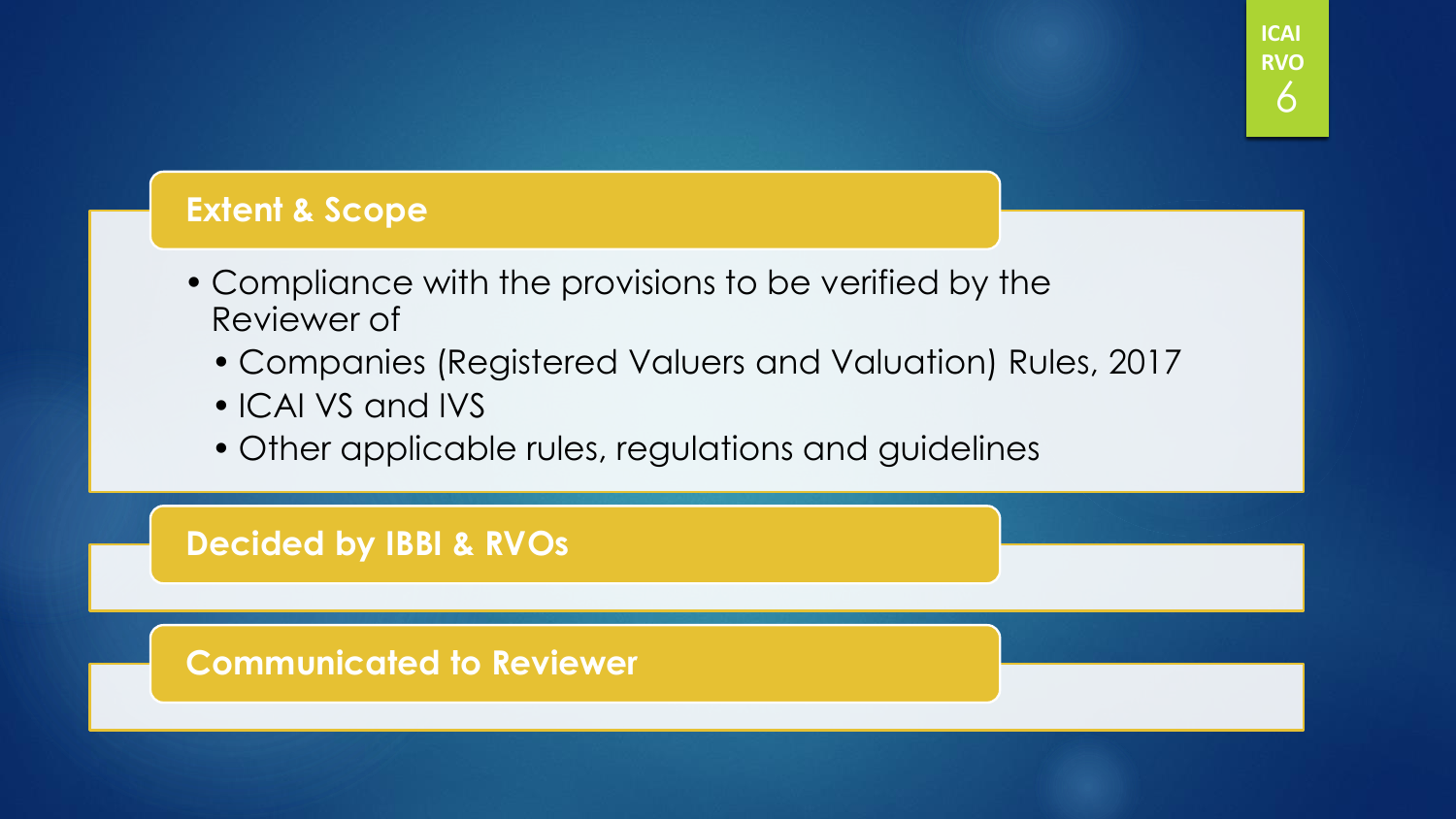### **General Terms of Reference (ToRs) for the Reviewers**



- To give **opinion on the quality** of the Valuation Report under review basis the " **Key Aspects to be reviewed"** as decided by ICAI RVO"
- To **review compliance with** the
	- Rule 8 of the Companies (Registered Valuer and Valuation) Rules, 2017
	- Specific Rules, Regulations and Guidelines issued by related **Regulators**
- **Not to give opinion on the Conclusion of Value**
- To maintain confidentiality;
- Not to accept any such review assignments where reviewer might have any interest either in the Valuer or the Valuation Report under Review.
- To provide the Review summary in the format supplied by ICAI RVO.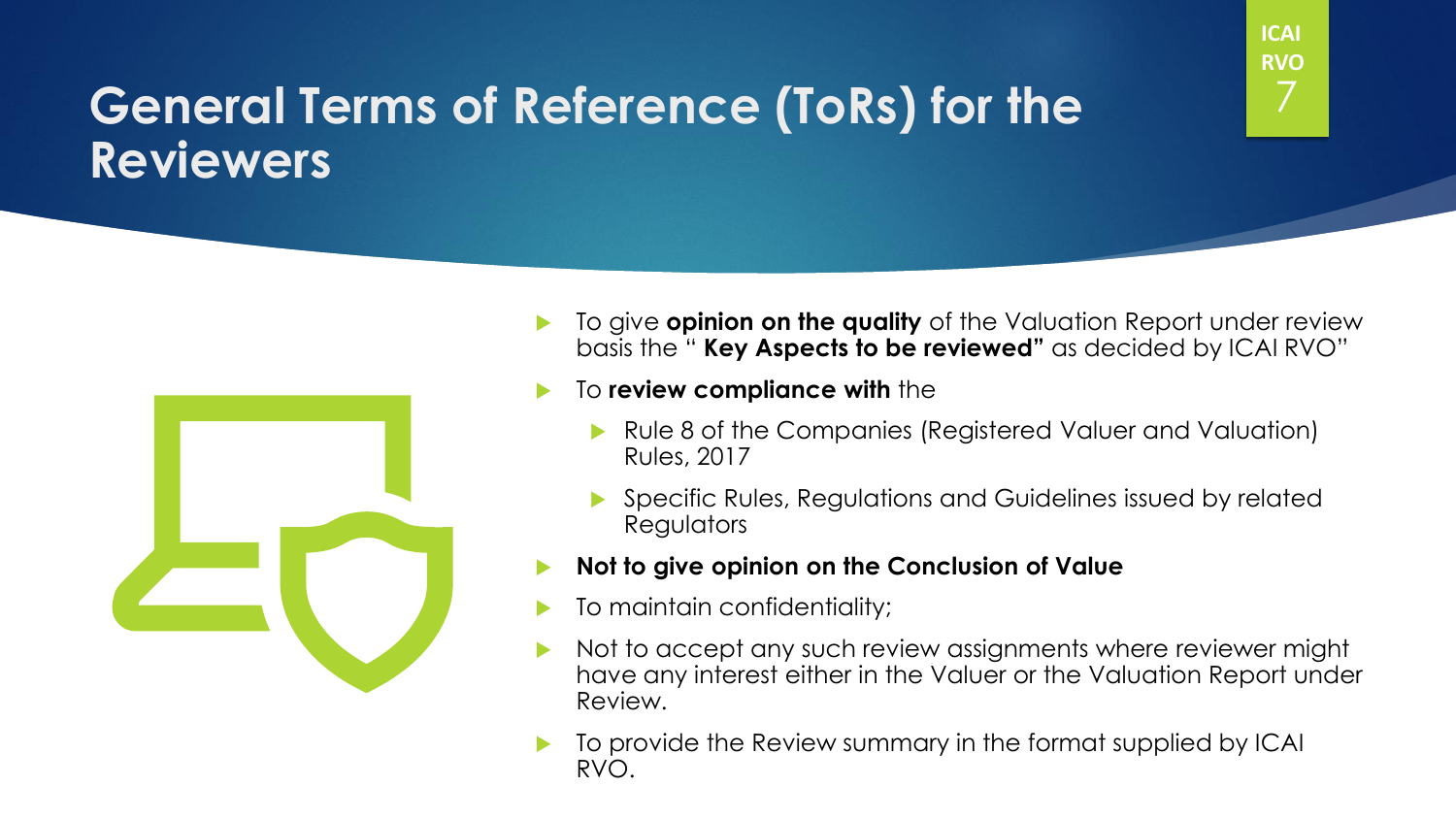### Key Peer Review Parameters **8**8



#### **Key Peer Review parameters** included in Peer Review Report

- Name of the Registered Valuer
- Assignment received in the name of RV/Partnership/Firm/LLP/Pvt Ltd Co/Ltd Co
- Name of the Corporate Debtor under reference
- Mame of IP/IRP
- Date of Receipt of Assignment
- **Date of submission of Valuation Report**
- **The Valuation Date**
- **Approach/approaches adopted**
- Method or methods applied
- $\blacktriangleright$  Key inputs used
- **Fees Received**
- Any Other Comment by Valuer

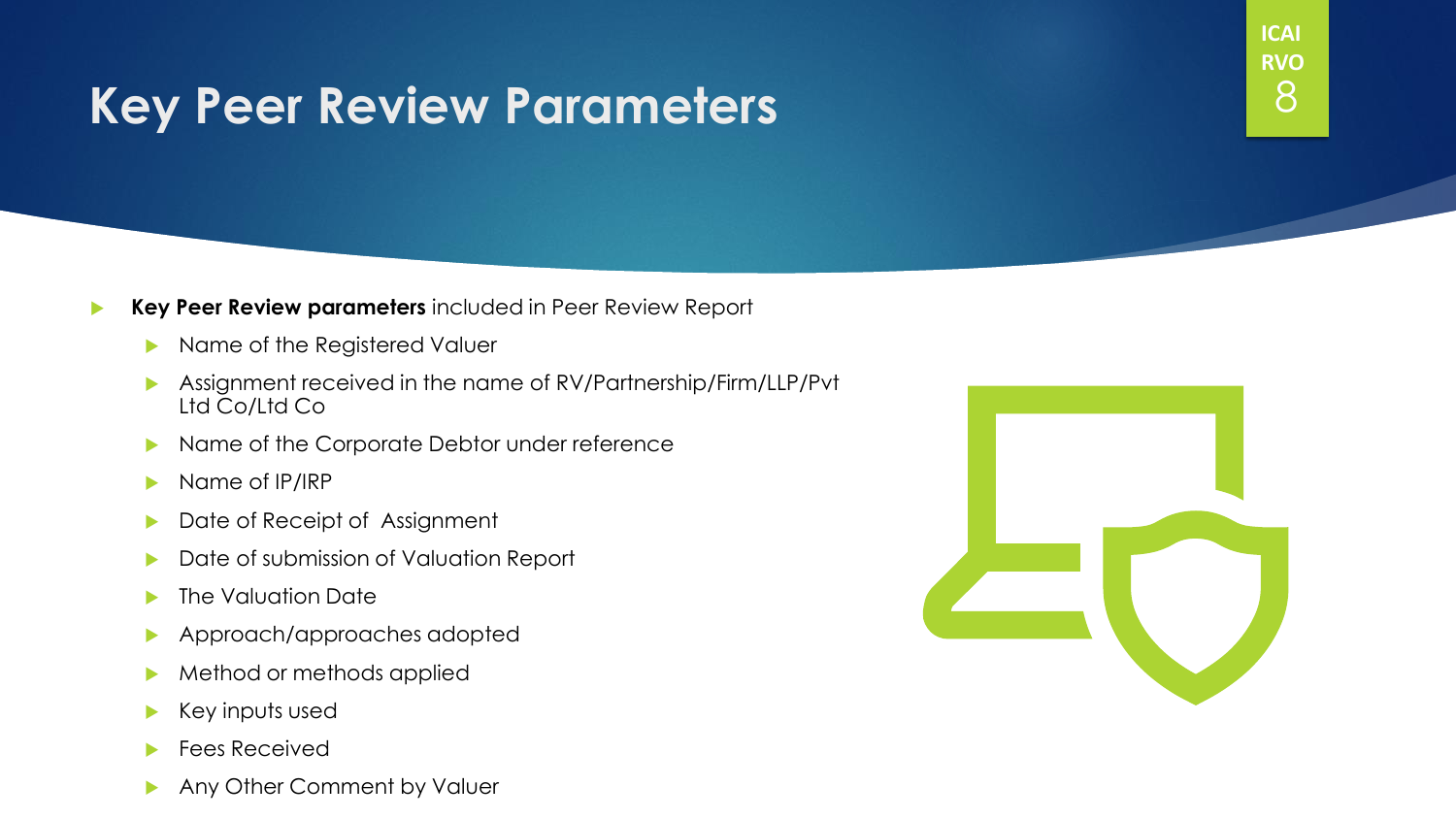### **Key Aspects Considered in the Peer Review of the Valuation Reports**

#### **Valuation Report contains**

- Background information of the asset being valued
- **Purpose of Valuation & Appointing Authority**
- ▶ Identity of Valuers and other experts involved
- Disclosure of conflict of interest
- ▶ Date of Appointment, Valuation Date and Date of Report
- **Inspections/investigations undertaken**
- Mature, source of information used or relied upon
- $\triangleright$  Restrictions on use of report, if any
- **Major factors considered**
- **Conclusions**
- **Caveats, limitations and disclaimers explaining or elucidating the** limitations faces by Valuer, without restricting his responsibility for the valuation report

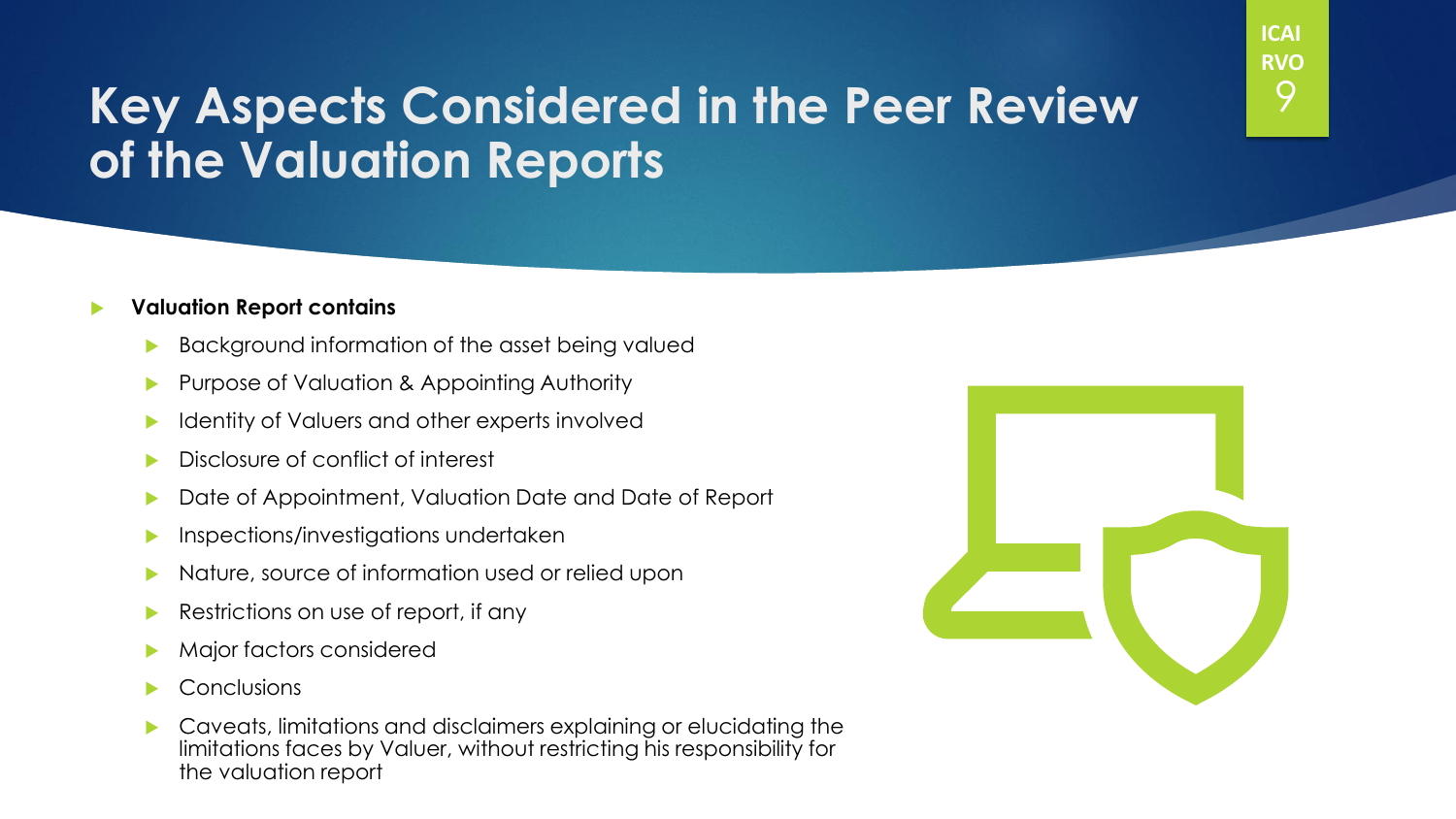### Key Aspects Considered in the Peer **10 Review of the Valuation Reports** contd.

#### **Requirements of Rule 8** met-utilization of

- $\blacktriangleright$  ICAI VS,
- **b** other VS,
- Scope of work VS 201 or otherwise covered
- Reliance placed on Valuation Report conducted by another RV of different asset class- SFA
- **Variation** from Standards including Relevant ICAI VS referred, if any
- Comprehensive Narrative Report or Abbreviated Summary Report
- **Information for intended users** for Valuation Report
	- Clear and accurate description of
		- Scope, purpose & intended use of assignment
	- Disclosure of assumptions including special assumptions, if any
	- Significant uncertainty impacting valuation
	- Limiting conditions directly impacting Valuation
	- **Base of Value**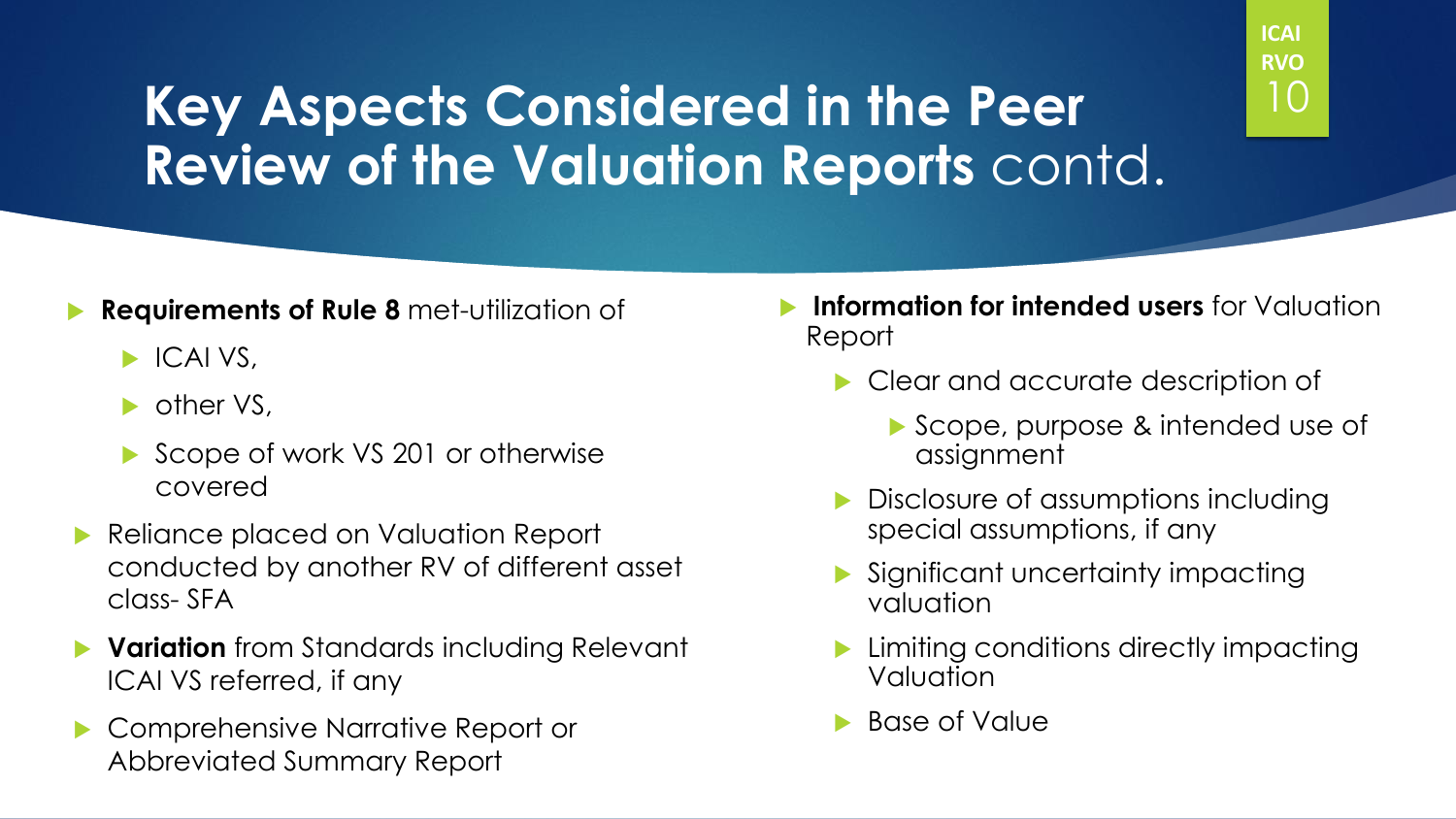### **Key Aspects Considered in the Peer Review of the Valuation Reports** contd.

#### **Compliance sufficient to communicate** to the intended users

- Scope of valuation assignment,
- work performed,
- conclusions reached,
- principal reasons for conclusions reached

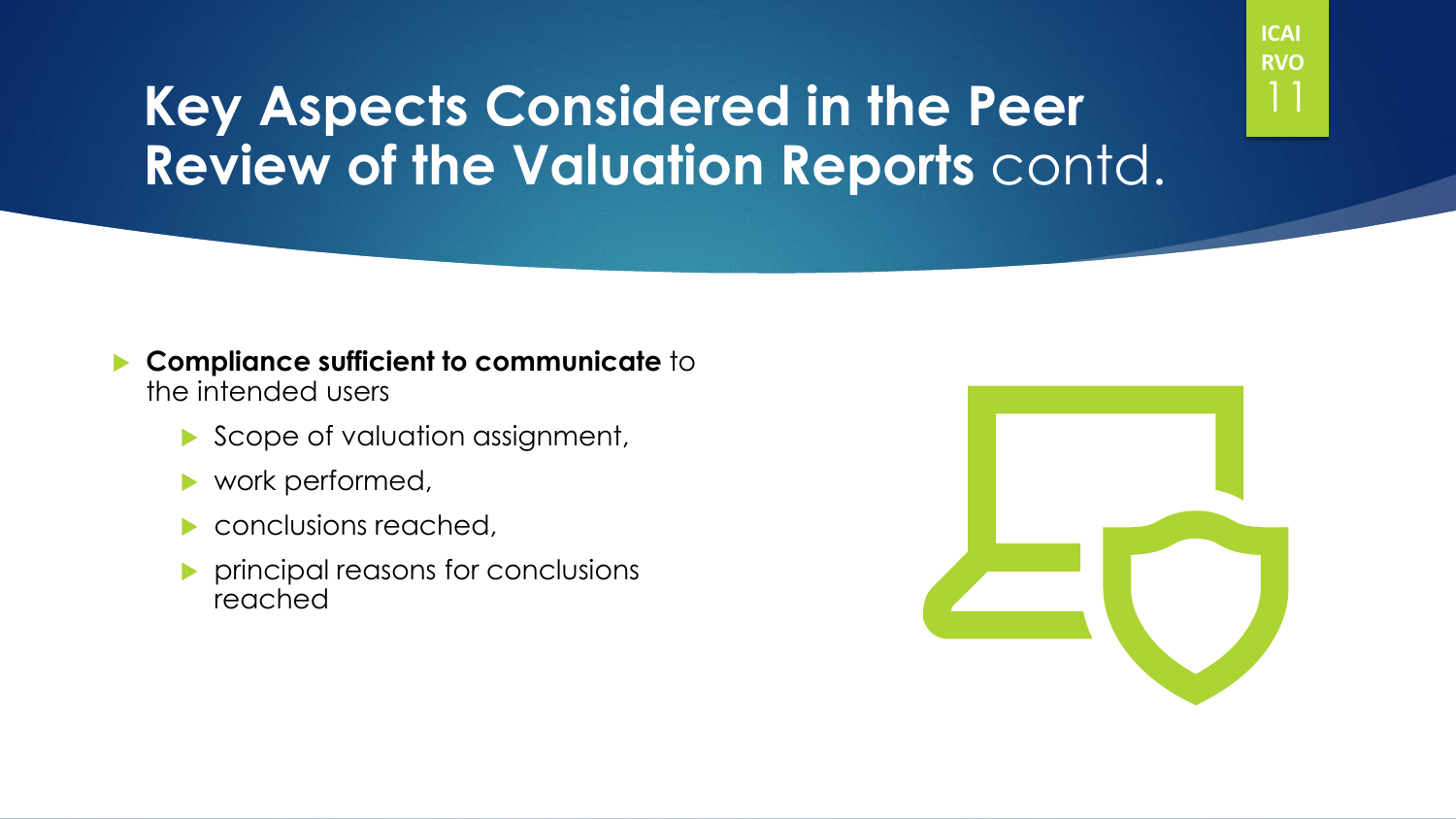# **ROLE &**

# **ROLE & Peer Reviewer**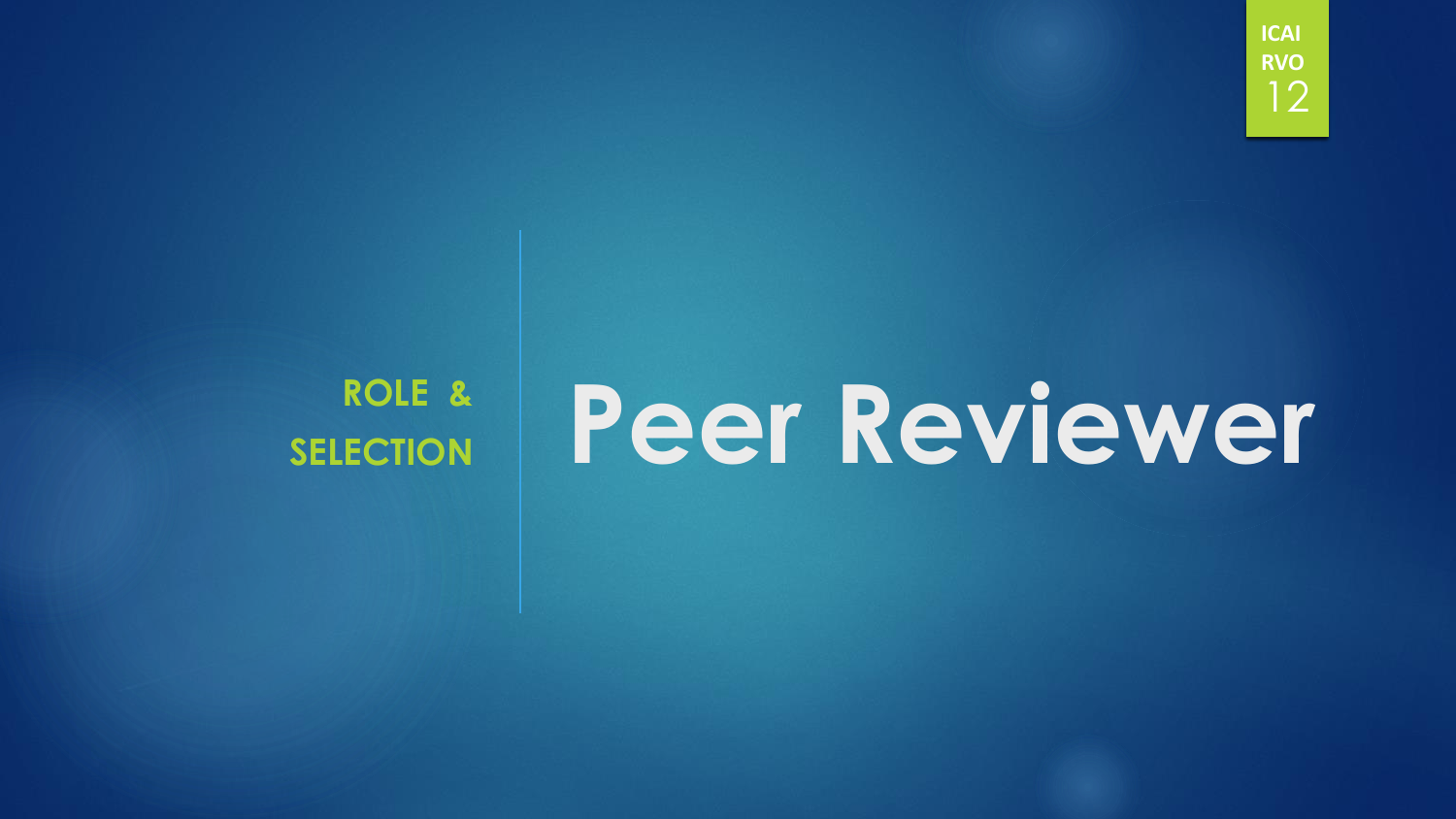# **Peer Reviewer- Role & Selection** <sup>13</sup>



- Identity of the Valuer to the Reviewer to be redacted
- Peer Reviewer to be experienced in the relevant field and/or methodology/latest updates in the filed
- Reviewer may not have access to working papers
- Reviewer to be free of potential bias, and give unbiased, objective and independent opinion about quality of work under Review
- Reviewer to comment on
	- Valuation Report Objective vs Subjective
	- Justification of Valuation Approach/Methodology
	- **Disclosures**
	- Caveats and Disclaimers used in the Report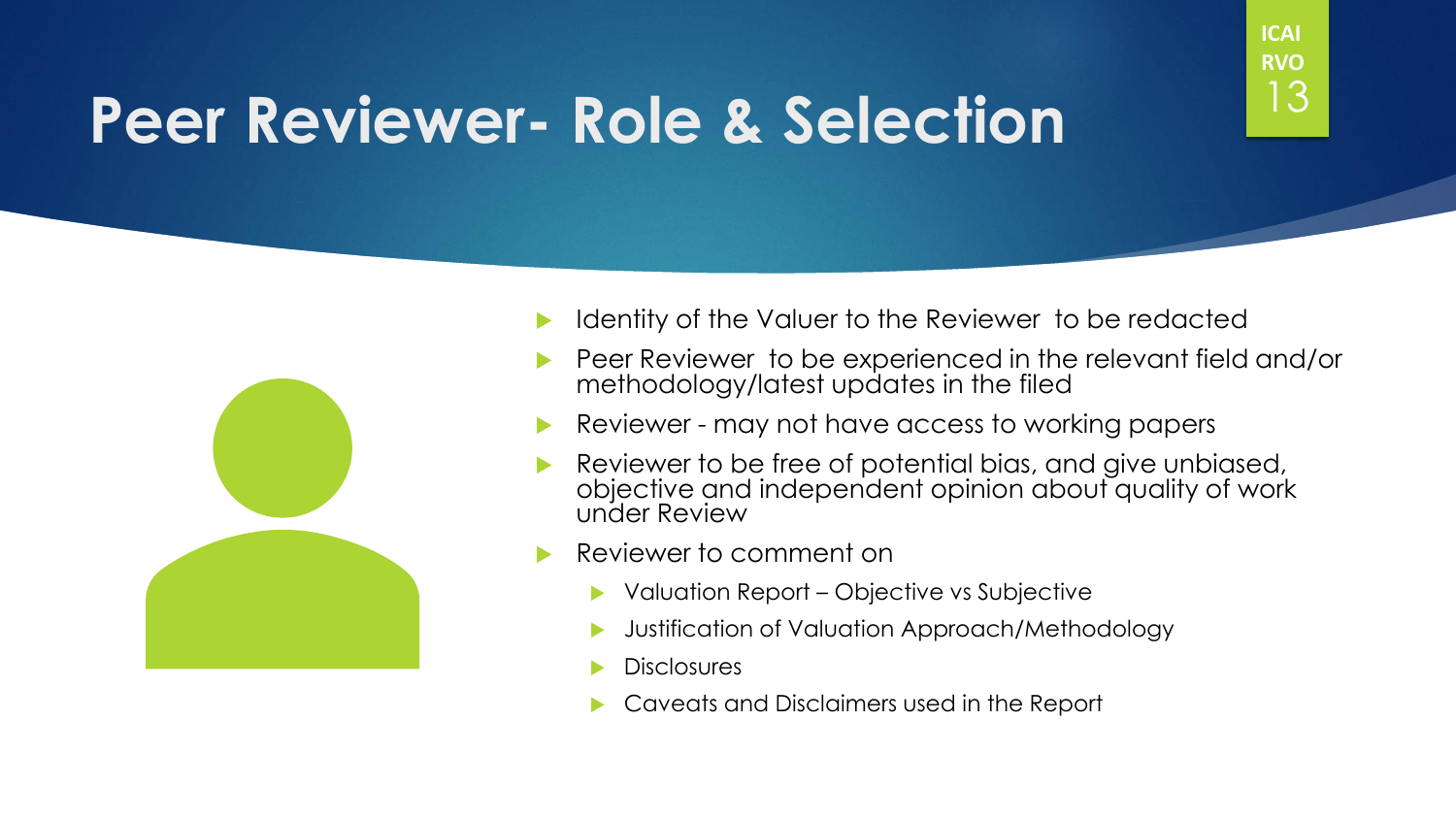

**OF THE PEER REVIEW REPORTS**

# **MAJOR FINDINGS**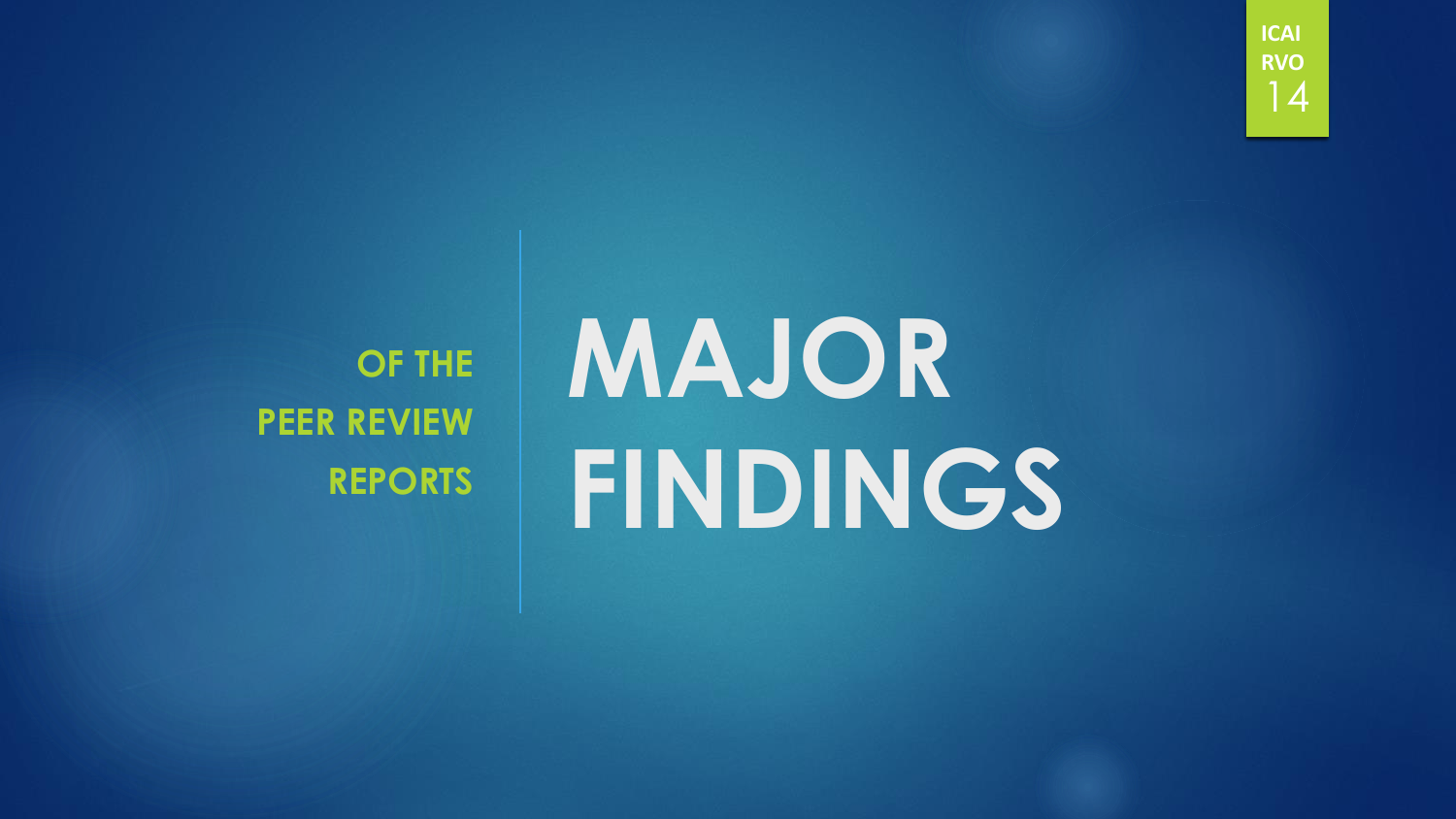

**Background information** relating to assets valued could be more elaborate.



**Purpose of Valuation and Appointing Authority-** Incorrect mention of legislation involving Sec. 230 to 232 of the Companies Act, 2013 for infusion of funds. Could have been done under separate head with proper technical name

15

**ICAI RVO**



**Identity of the Valuer and any other experts involved in the valuation**- **Not** explicitly declared in some reports



**Clear & accurate description of the scope of assignment-**Though the scope is provided, conducting a valuation analysis in accordance with the IVS **is not** mentioned.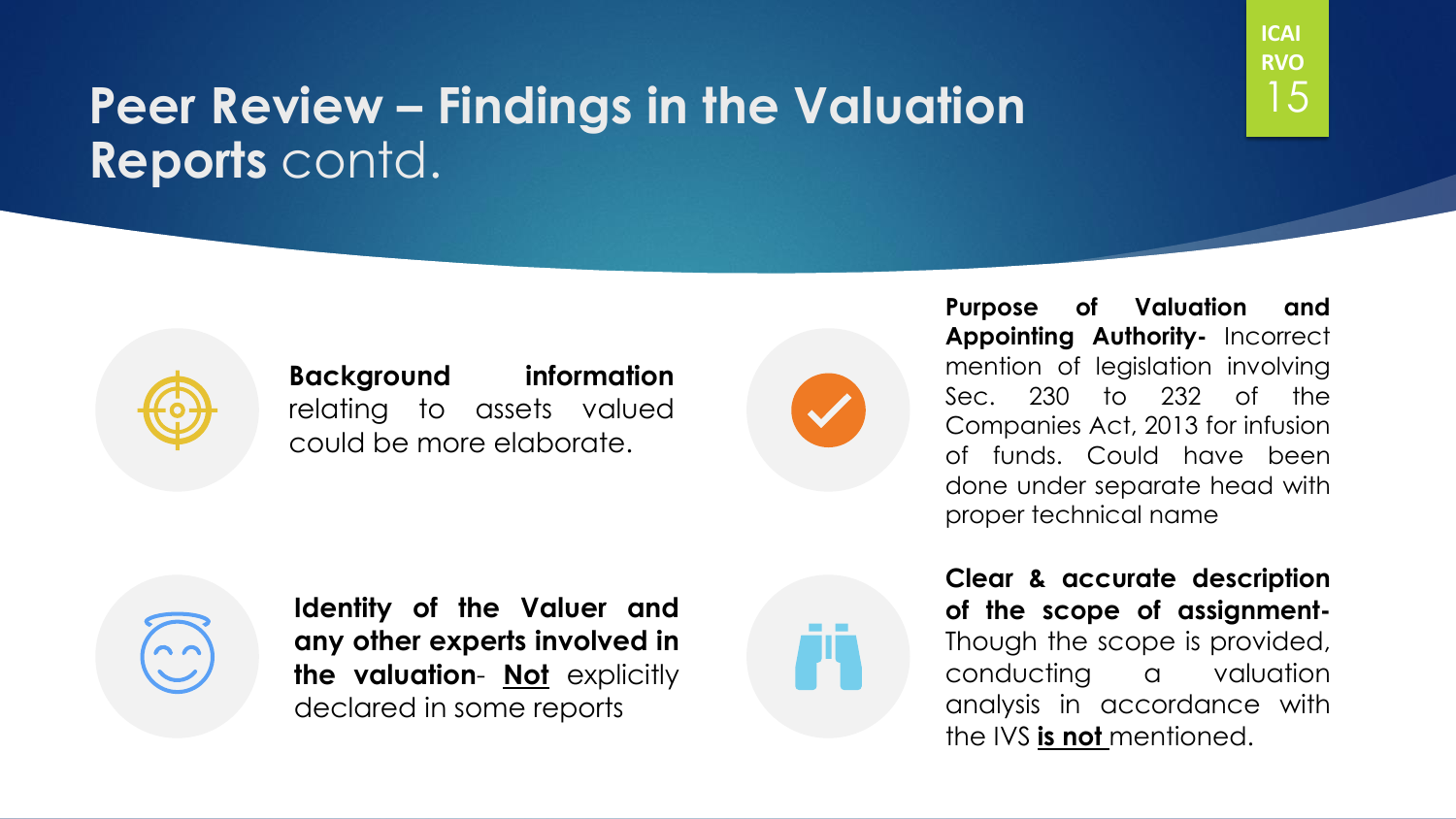

**Date of appointment, Valuation Date, Inspection Date and Date of Report**-The date of engagement/inspection **does not** appear to be disclosed/ inconsistent or seems to be not disclosed some reports

| $\mathcal{L}^{\text{max}}_{\text{max}}$ and $\mathcal{L}^{\text{max}}_{\text{max}}$ and $\mathcal{L}^{\text{max}}_{\text{max}}$ and $\mathcal{L}^{\text{max}}_{\text{max}}$ |  |
|-----------------------------------------------------------------------------------------------------------------------------------------------------------------------------|--|
|                                                                                                                                                                             |  |
| <b>State State</b><br><b>State State</b>                                                                                                                                    |  |
|                                                                                                                                                                             |  |

**Nature & source of information relied upon-** in many cases information not properly disclosed

16

**ICAI RVO**



**Valuation approaches, methods and reasoning-** in some cases no clear indication of valuation approach, requires proper reasoning



**Restriction on use, distribution and publication of the report-** in few cases not properly disclosed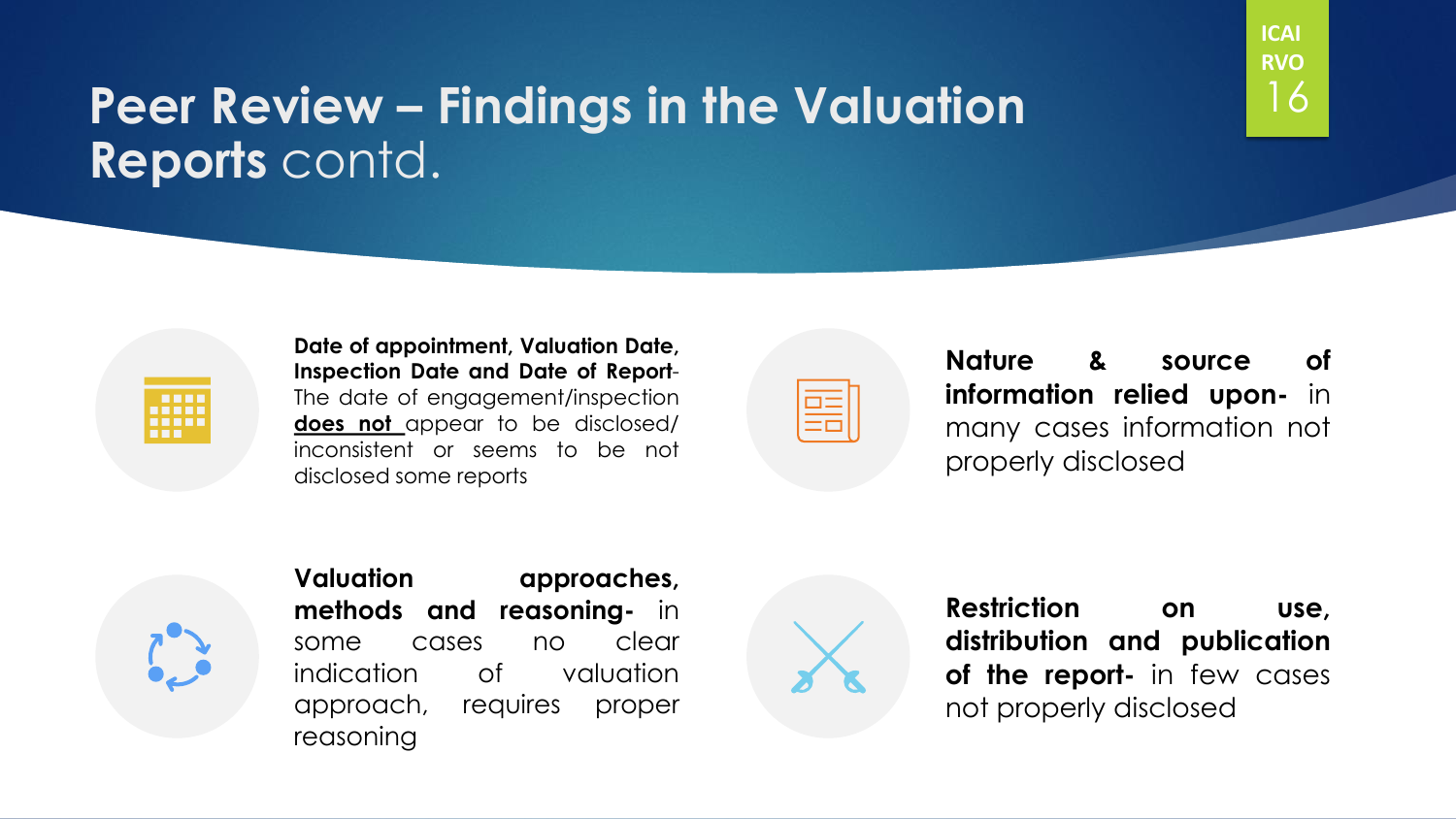### **Peer Review – Findings in the Valuation Reports** contd.



**Inspections and/or Investigations undertaken**- Though book value approach has been taken with adjustment for fair value of investments, a key investment with a material impact to the valuation has been valued below carrying value - no clarification provided as to whether the said investment has been impaired by the company or if not, what is the rationale for accepting this value



**Inspections and/or Investigations undertaken**- Where the investment has been considered at a significantly lower than carrying value as per books, no comments on whether the carrying value has been impaired by the company or not is included and the same could have been more elaborate



**Inspections and/or Investigations undertaken**- Analysis of past financials **not** presented though the company is in operation for long now. Also, many reports do not contain the details of investigation done.



**Procedures adopted in carrying out the valuation standards followed -**Rationale for using NAV (cost as per books) and not PECV etc., **not** clearly explained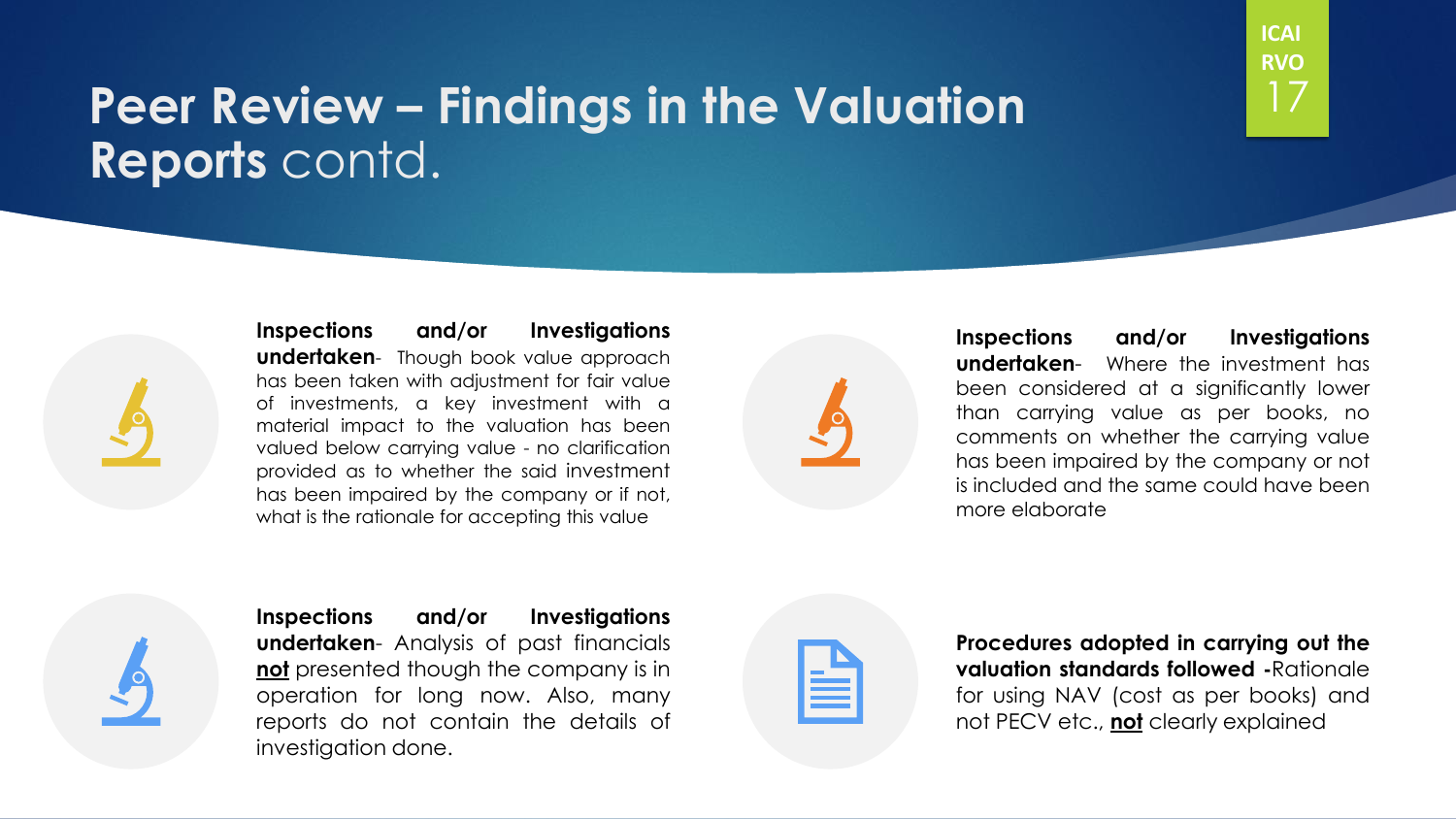### **Peer Review – Common Findings in the Valuation Reports**



**Rule 8: Utilization of ICAI VS- not** specifically mentioned in some reports



#### **Rule 8: Utilization of other VS**- like FEMA/Rule 11UA of IT Act **not** specifically mentioned in some reports

18

**ICAI RVO**



**Rule 8: Scope of work VS 201 or otherwise**-**not** explicitly/clearly stated in certain reports.



**Fees received for the assignment**- **not** mentioned in some reports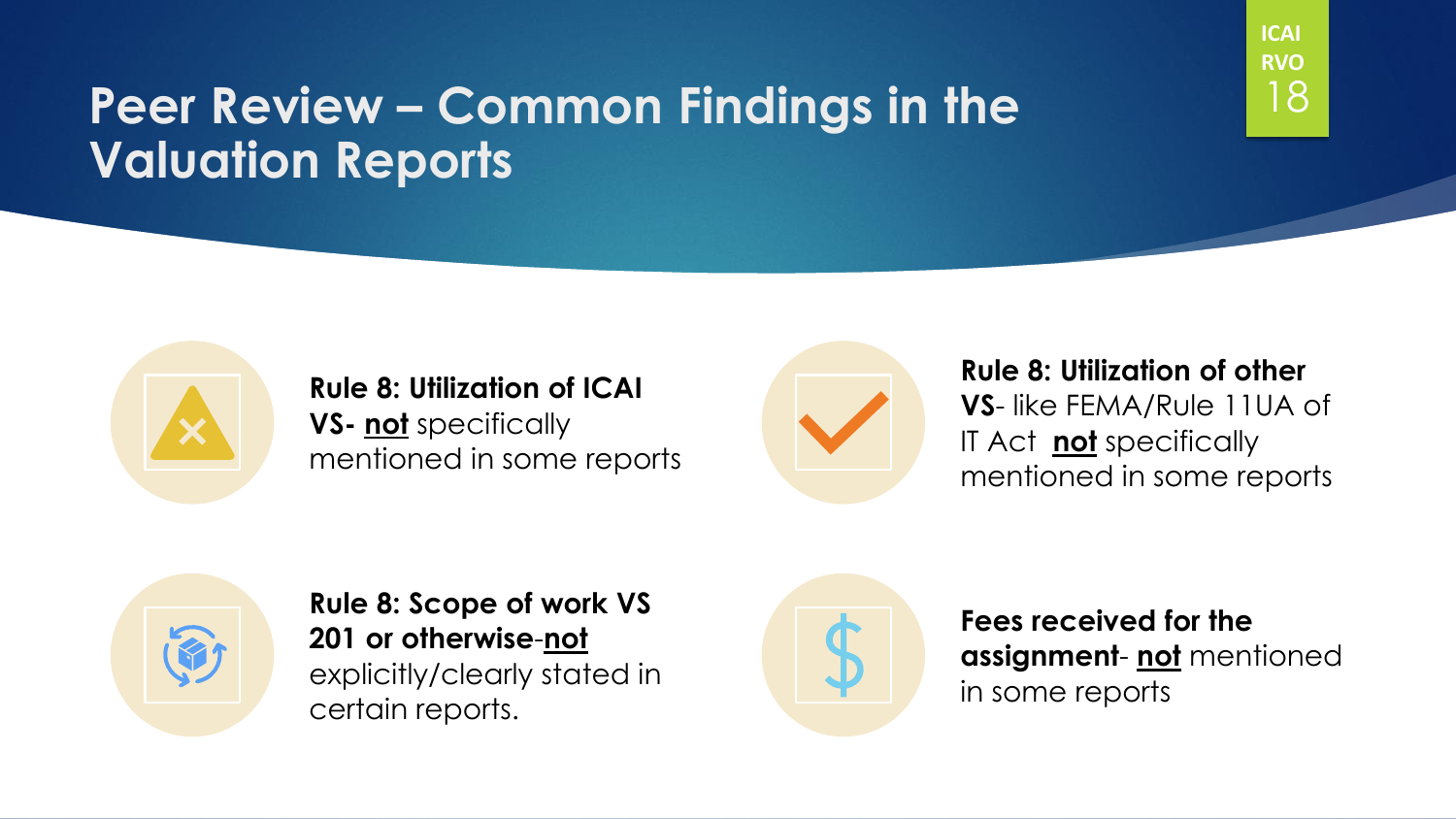**Clear & accurate description**  of **intended use and users**  through majorly covered but could have been given more precisely



**Limiting conditions impacting valuation-** not covered in isolated reports

19

**ICAI RVO**



**Base of Value- not** explicitly stated in certain reports; need to be explicitly stated

**Significant uncertainty impacting valuation-** should be ideally presented more clearly as a separate header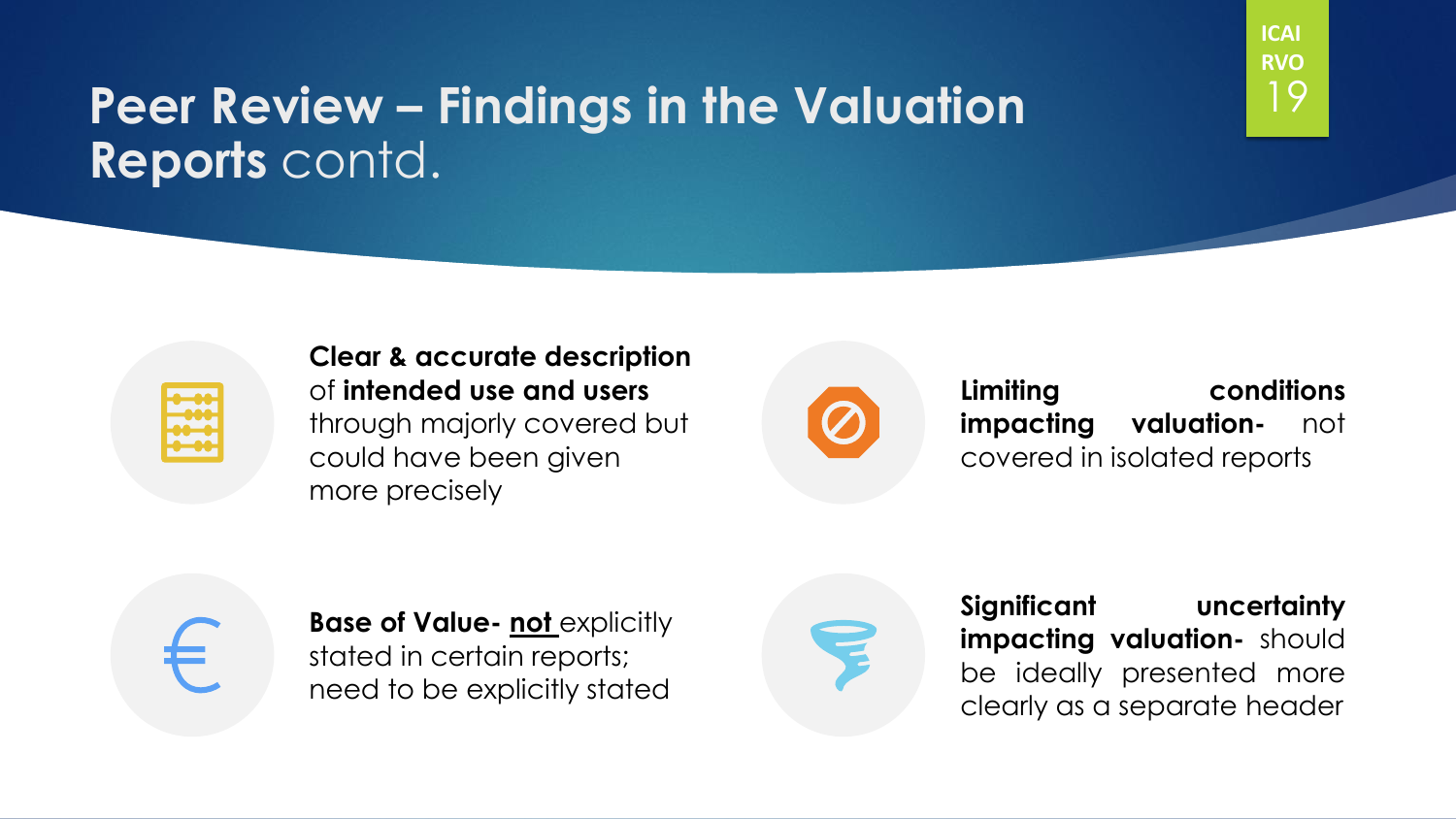

#### **Abbreviated Summary Report-**there is in most reports



**Variations from Standardsnot** appearing in certain reports

20

**ICAI RVO**



**Relevant ICAI VS Standards referred if any- not** explicitly stated in some reports



**Commentary on material certainty** –i.r.t to valuation not properly disclosed in some report.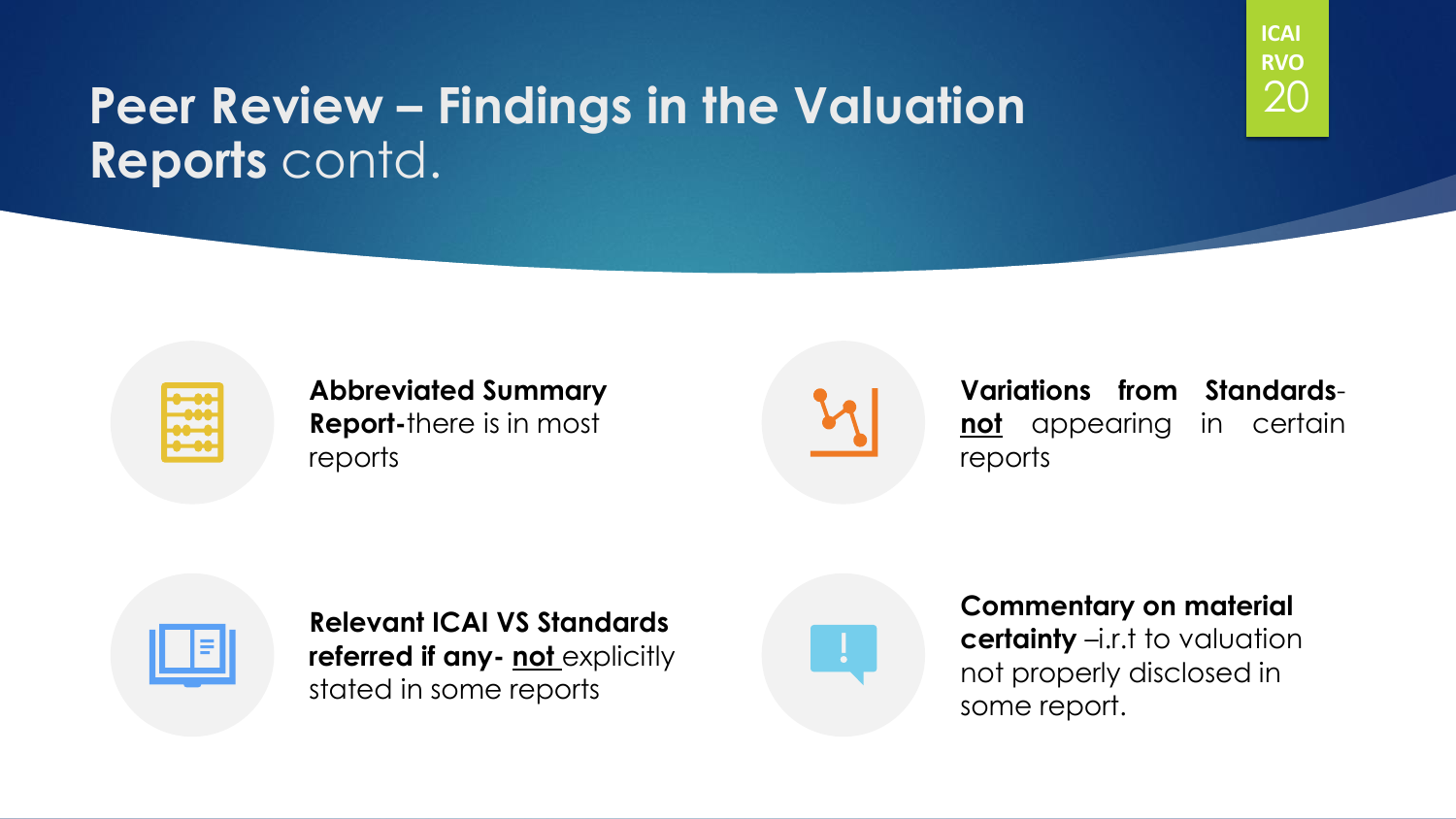### **Caveats, limitations and**

**disclosures-** the assumption underlying the projections have **not** been reviewed; should be report relevant and not a mere copy paste



#### **Disclosure of special assumptions-Not clearly mentioned-** No

21

**ICAI RVO**

rationale for why investment not impaired in books; rationale for considering volatility at 0.001% not appropriate and may need to be considered more appropriately. Logic behind assumption not clearly explained.



**Limiting Conditions that directly affect the Valuation** do **not provide**  the affirmative confirmations, as required in some isolated reports.



**Disclosure of Valuer interest or conflict, if any- not** explicitly stated in isolated reports.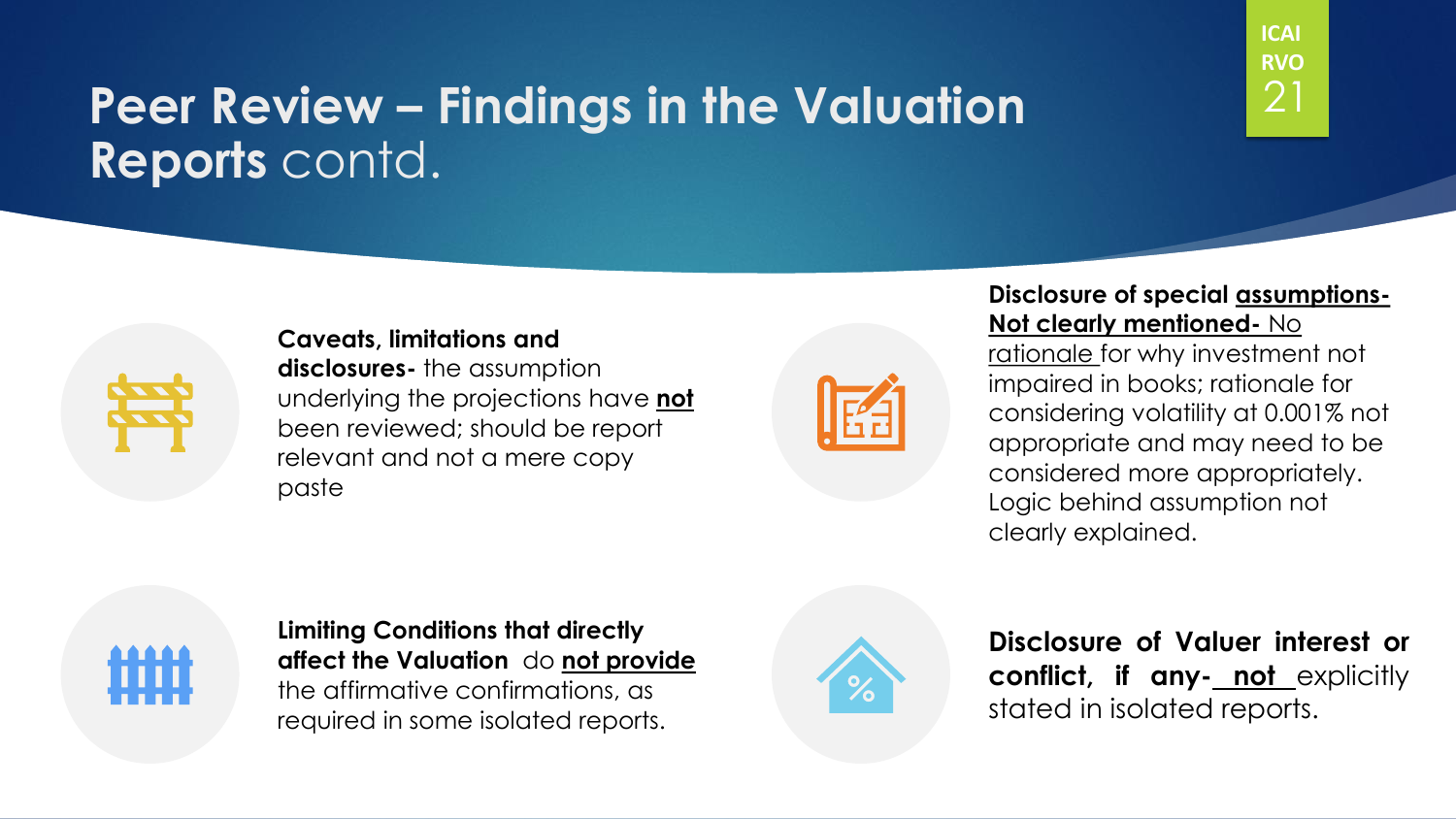### **Peer Review – Findings in the Valuation Reports** contd.



**Major factors taken into consideration during valuation** though mentioned could be made more elaborate



**Compliance sufficient to communicate conclusions reached –** Could be more detailed in some reports



**Compliance sufficient to communicate work performed**-Analysis of historical information should have been ideally included .

**Compliance sufficient to communicate principal reasons for results reached**though implied but could be made more explicit for better understanding of end users.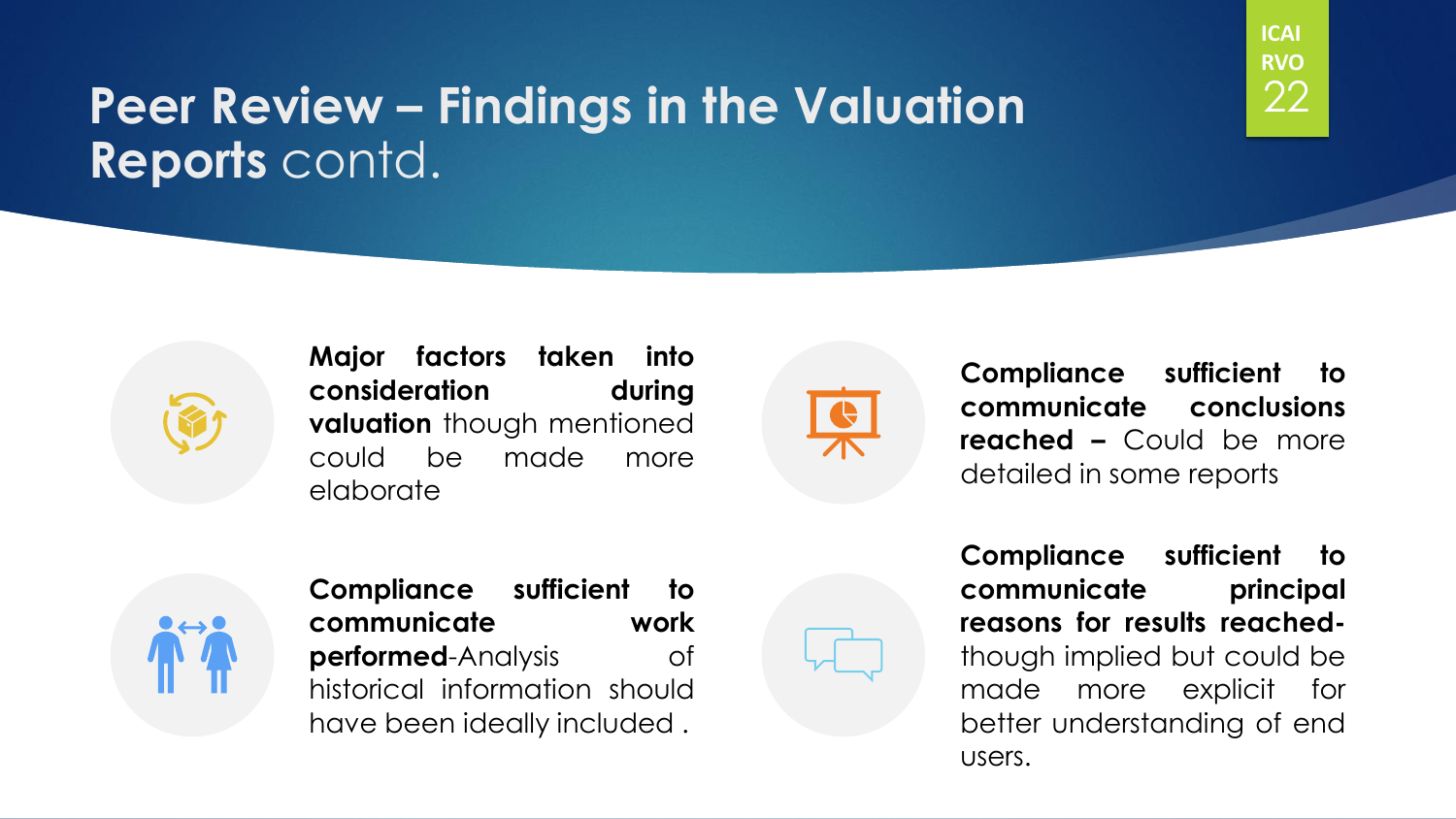| S. no.           | <b>RVO name</b>                                                 | <b>Observations</b>                                                                                                                                                                                                                                                                                                                                                                                                    |
|------------------|-----------------------------------------------------------------|------------------------------------------------------------------------------------------------------------------------------------------------------------------------------------------------------------------------------------------------------------------------------------------------------------------------------------------------------------------------------------------------------------------------|
|                  | <b>CVSRTA RVO</b>                                               | Relevant asset standard referred to, if any, should also be<br>mentioned separately.                                                                                                                                                                                                                                                                                                                                   |
| 2.               | <b>RVO</b><br>Estate Managers &<br><b>Appraisals Foundation</b> | <b>Extent of investigation-</b> There is no annexure as regards to the<br>current price of the similar assets and no annexure was found in the<br>report regarding the current quotation of a similar asset. The asset<br>valuation figures were written in a column just like that. No<br>derivation or logic or market price quote was evident from the<br>report so that one can judge the logic of the methodology |
| 3.               | Divya Jyoti Valuers<br>Foundation                               | <b>Methods &amp; Approaches- L&amp;B-</b> Only one line is written. No details or<br>process is mentioned. Detail explanation not there. Reason of the<br>same is also required.                                                                                                                                                                                                                                       |
| $\overline{4}$ . | Divya Jyoti Valuers<br>Foundation                               | Assumptions made-L&B Class- In assumptions it is written that the<br>assets are valued in-situ. Whereas these are for liquidation.                                                                                                                                                                                                                                                                                     |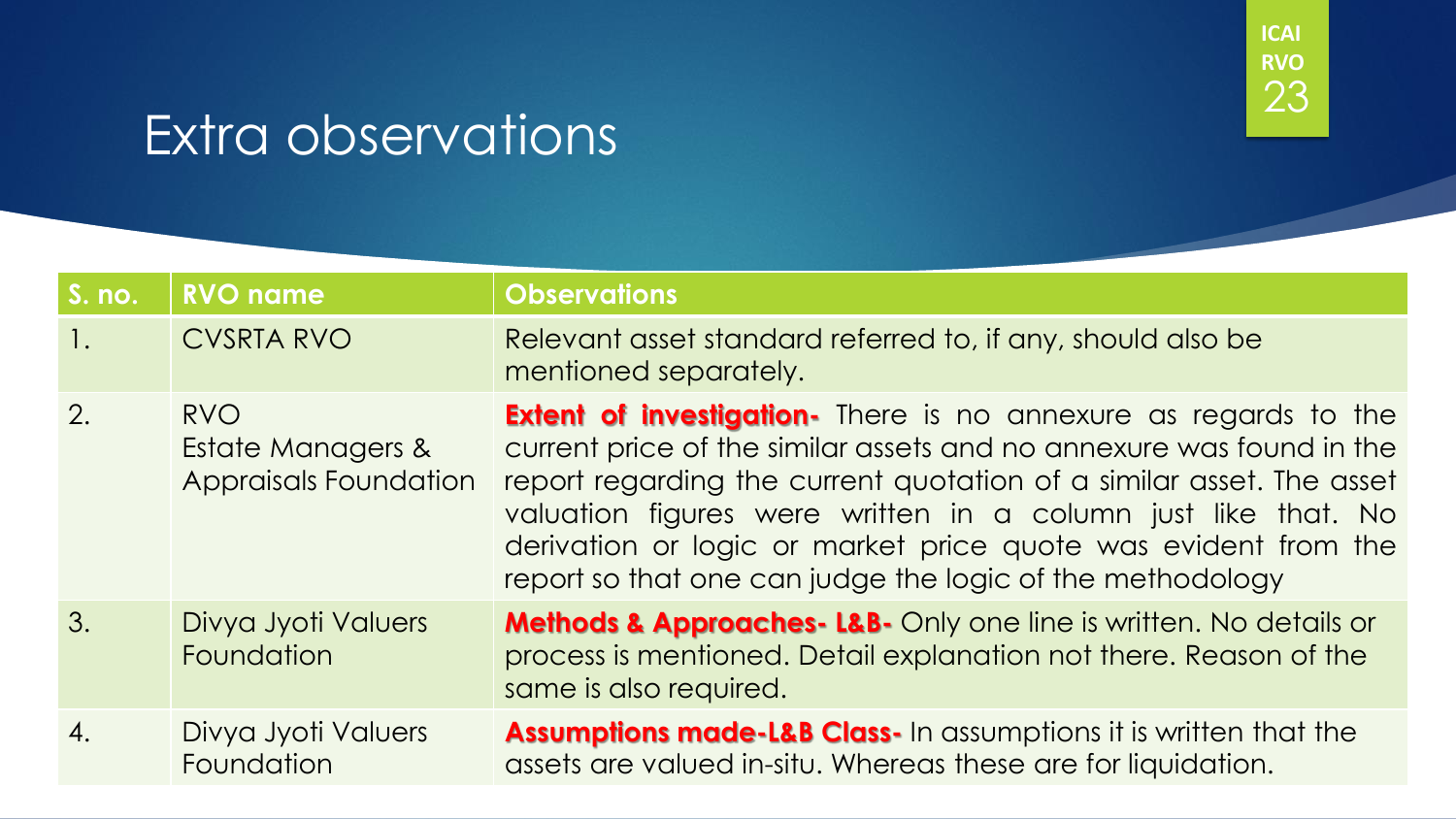| S. no.           | <b>RVO name</b>                                             | <b>Observations</b>                                                                                                                                                                                                                                                                                                                                             |
|------------------|-------------------------------------------------------------|-----------------------------------------------------------------------------------------------------------------------------------------------------------------------------------------------------------------------------------------------------------------------------------------------------------------------------------------------------------------|
| 5.               | <b>IIV</b> India<br><b>Registered Valuers</b><br>foundation | "The estimated values of plant / machinery are valid only for 30<br>days from the date of issue of this report"-In any valuation exercise,<br>the value of asset is tied to the date of valuation. So, after 5 years<br>even 10 years also - on the particular date, the value of the asset is<br>same. Hence, comment about validity is not regd. & not valid. |
| $\overline{6}$ . | <b>IIV</b> India<br><b>Registered Valuers</b><br>foundation | "The Valuer has <b>no responsibility to modify this report</b> , for events<br>and circumstances occurring subsequent to the date of this<br>report". This comment is abundant & excess caution.                                                                                                                                                                |
| 7.               | <b>IIV</b> India<br><b>Registered Valuers</b><br>foundation | "The Valuer has no responsibility to modify this report, for events<br>and circumstances occurring subsequent to the date of this report"<br>This comment is abundant & excess caution and not required too.                                                                                                                                                    |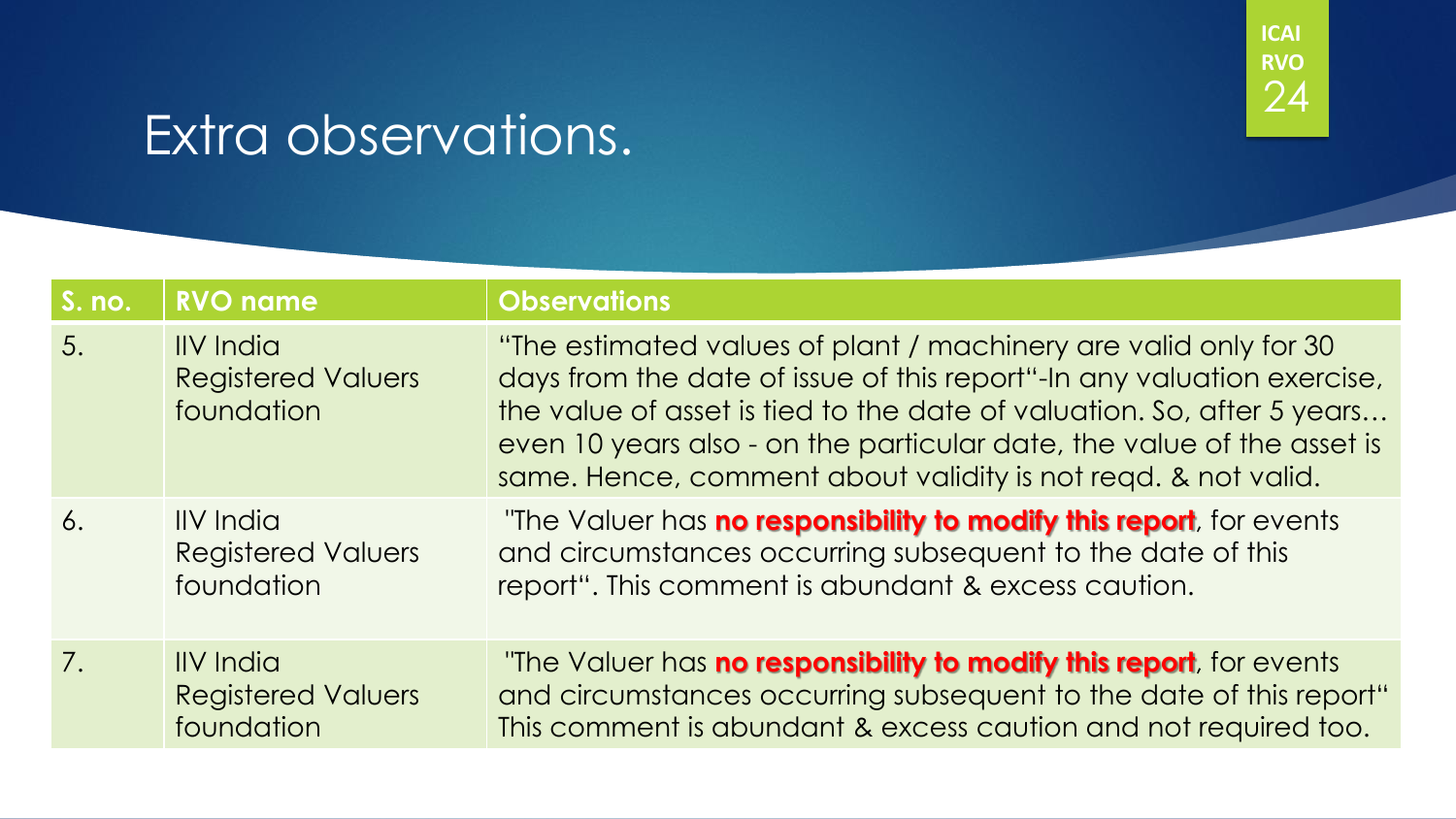| S. no. | <b>RVO name</b>                                             | <b>Observations</b>                                                                                                                                                                                                                                                                                                                                                                                                                                                                                                                                                                                                                           |
|--------|-------------------------------------------------------------|-----------------------------------------------------------------------------------------------------------------------------------------------------------------------------------------------------------------------------------------------------------------------------------------------------------------------------------------------------------------------------------------------------------------------------------------------------------------------------------------------------------------------------------------------------------------------------------------------------------------------------------------------|
| 8.     | <b>IIV</b> India<br><b>Registered Valuers</b><br>foundation | "The Valuer, by reason of performing this valuation and preparing<br>this report, is not to be required to give expert testimony nor to be in<br>attendance in court or at any government hearing with reference<br>to the matters contained herein, unless prior arrangements have<br>been made regarding such additional engagement and which, the<br>Valuer shall be at a liberty to accept or <b>decline</b> ". The valuer doing<br>IBC valuation is bound to answer the related cases in the court of<br>law. He can't decline. For practical reasons, he may seek alternate<br>ways & means or even alternate dates. But can't decline. |
| 9.     | <b>IOV Registered Valuers</b><br>Foundation                 | Valuation report should mention about the liabilities also, since<br>valuation of liabilities is more crucial for a company under<br>liquidation. Found to be missing in the reports of all three asset<br>classes.                                                                                                                                                                                                                                                                                                                                                                                                                           |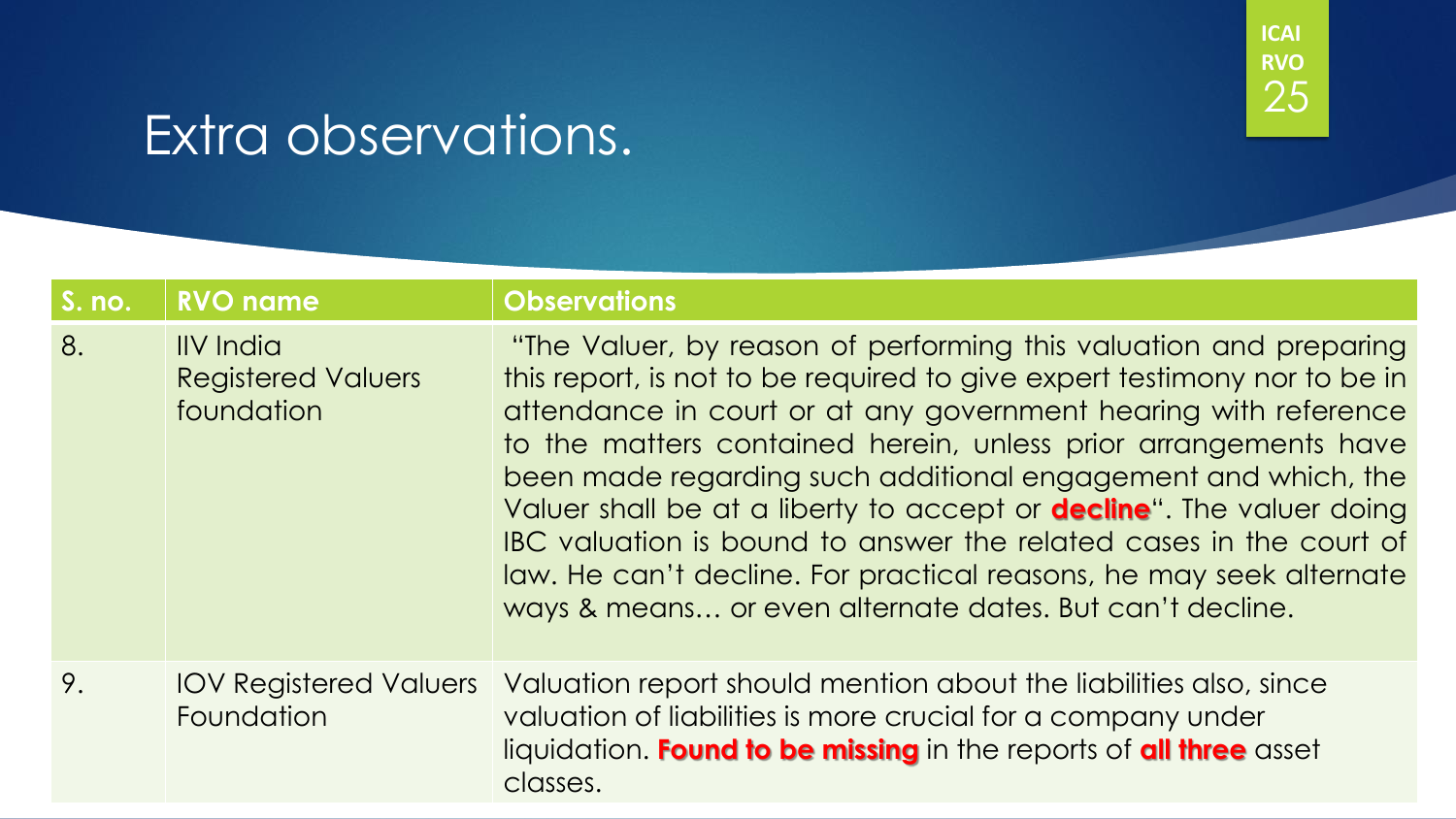| $S.$ no. | <b>RVO name</b>                             | <b>Observations</b>                                                                                                                                                                                                                                                           |
|----------|---------------------------------------------|-------------------------------------------------------------------------------------------------------------------------------------------------------------------------------------------------------------------------------------------------------------------------------|
| 10.      | <b>IOV Registered Valuers</b><br>Foundation | Under assumptions- no specific assumption taking in the COVID<br><b>impact</b> either in reports or projection factored in by the RV under<br>SFA.                                                                                                                            |
| 11.      | <b>IOV Registered Valuers</b><br>Foundation | Statement that the report is IVS compliant is found missing in certain<br>reports                                                                                                                                                                                             |
| 12.      | <b>IOV Registered Valuers</b><br>Foundation | Under valuation approaches, most of the valuers under all three<br>asset classes, i.e. L&B, P&M, SFA, did not specify if sufficient data was<br>collected and if necessary adjustments made under Market<br>approach method.                                                  |
| 13.      | <b>CEVIAF RVO</b>                           | Proper approach not adopted in Leasehold Properties. In one<br>valuation which is done based on the Comparable sale method is<br>used, but no referred comparable are mentioned, also on<br>what basis the comparison<br>done<br><b>WAS</b><br><i>is</i><br>not<br>mentioned. |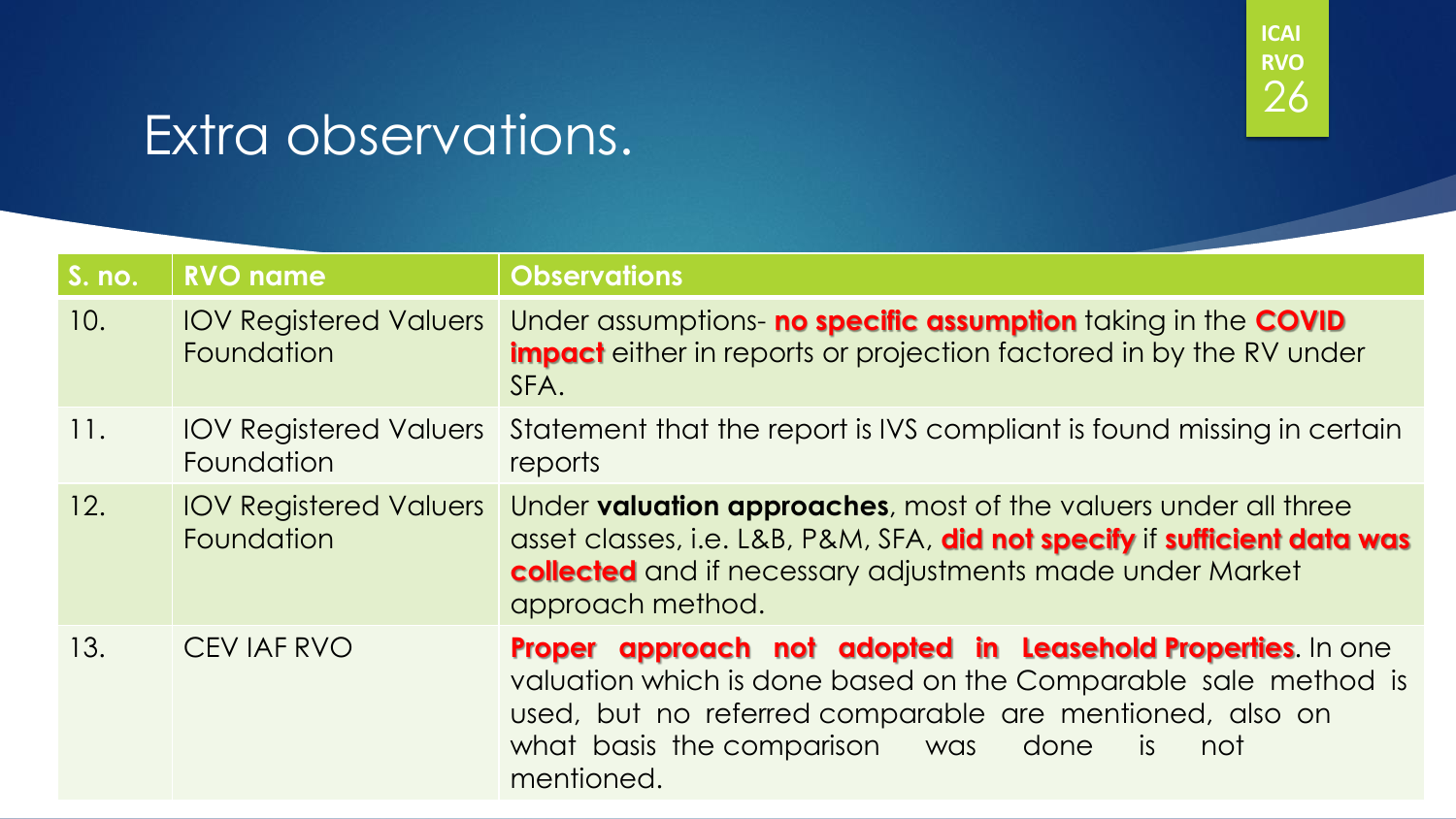| S. no. | <b>RVO name</b>   | <b>Observations</b>                                                                                                                                                                                                                                                                                                                                                                                                                                                                                                                                                                                                                 |
|--------|-------------------|-------------------------------------------------------------------------------------------------------------------------------------------------------------------------------------------------------------------------------------------------------------------------------------------------------------------------------------------------------------------------------------------------------------------------------------------------------------------------------------------------------------------------------------------------------------------------------------------------------------------------------------|
| 14.    | <b>CEVIAF RVO</b> | While reviewing <b>Plant &amp; Machinery</b> Valuation Reports following<br>deficiencies were observed such as:<br>1. Improper report headings;<br>2. Details of investigations conducted for various machines were not<br>provided; and<br>3. Technical specifications of some machines not provided.                                                                                                                                                                                                                                                                                                                              |
| 15.    | CEVIAF RVO        | While reviewing <b>Land &amp; Building</b> Valuation Reports certain<br>deficiencies were observed such as:<br>1. lack of evidence for market survey of prices; and<br>2. Exact size and directions of the land measured at the time of physical<br>identification not found incorporated in the report any where<br>3. Either physical measurements were not provided or non-authentication thereof.<br>4. In some cases valuation was done as Going Concern Value instead of HABU.<br>5. Actual market survey of auction sales was not done in locality, before adopting<br>arbitrary 15% or 30% deduction for forced sale value. |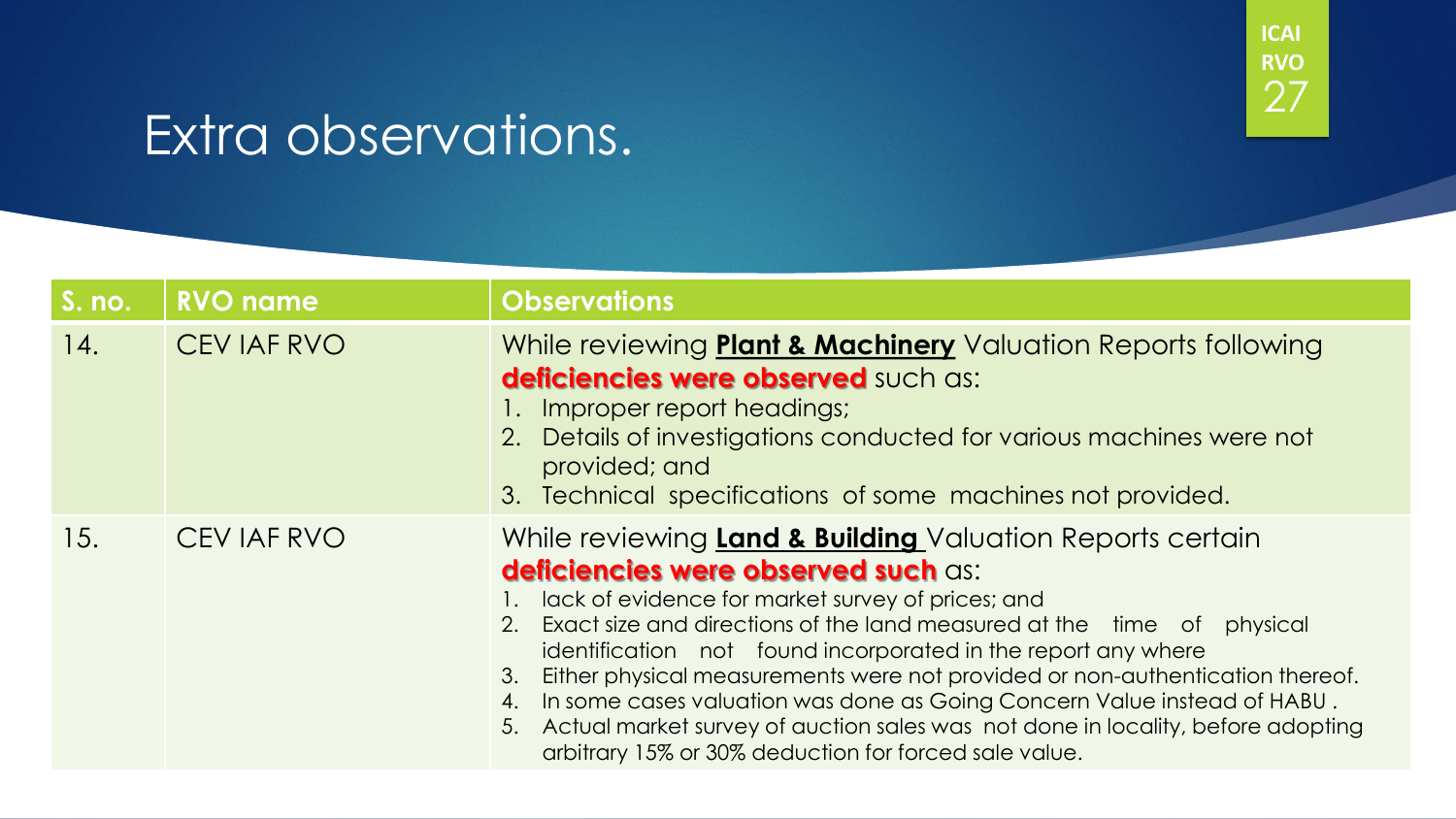| S. no. | <b>RVO name</b> | <b>Observations</b>                                                                                                                                                                                                                                                                                                                    |
|--------|-----------------|----------------------------------------------------------------------------------------------------------------------------------------------------------------------------------------------------------------------------------------------------------------------------------------------------------------------------------------|
| 16.    | <b>ICSI RVO</b> | 1. Valuation basis- (MV, Equitable Value, Synergistic Value, LV, FV,<br>etc.) <b>not mentioned</b> in few of the reviewed reports.<br>2. Premise of Value- (HABU, Current use/existing use, orderly<br>liquidation, forced sale.)- not mentioned in few of the reviewed<br>reports<br>3. Valuation Approach- CAPM working are missing. |
| 17.    | <b>ICSI RVO</b> | <b>Valuation date-</b> Financials as on 9 June used for Cost Approach<br>whereas for Income Approach -DCF method considered from 1<br>April Inconsistency in Valuation approach vis-à-vis Valuation date                                                                                                                               |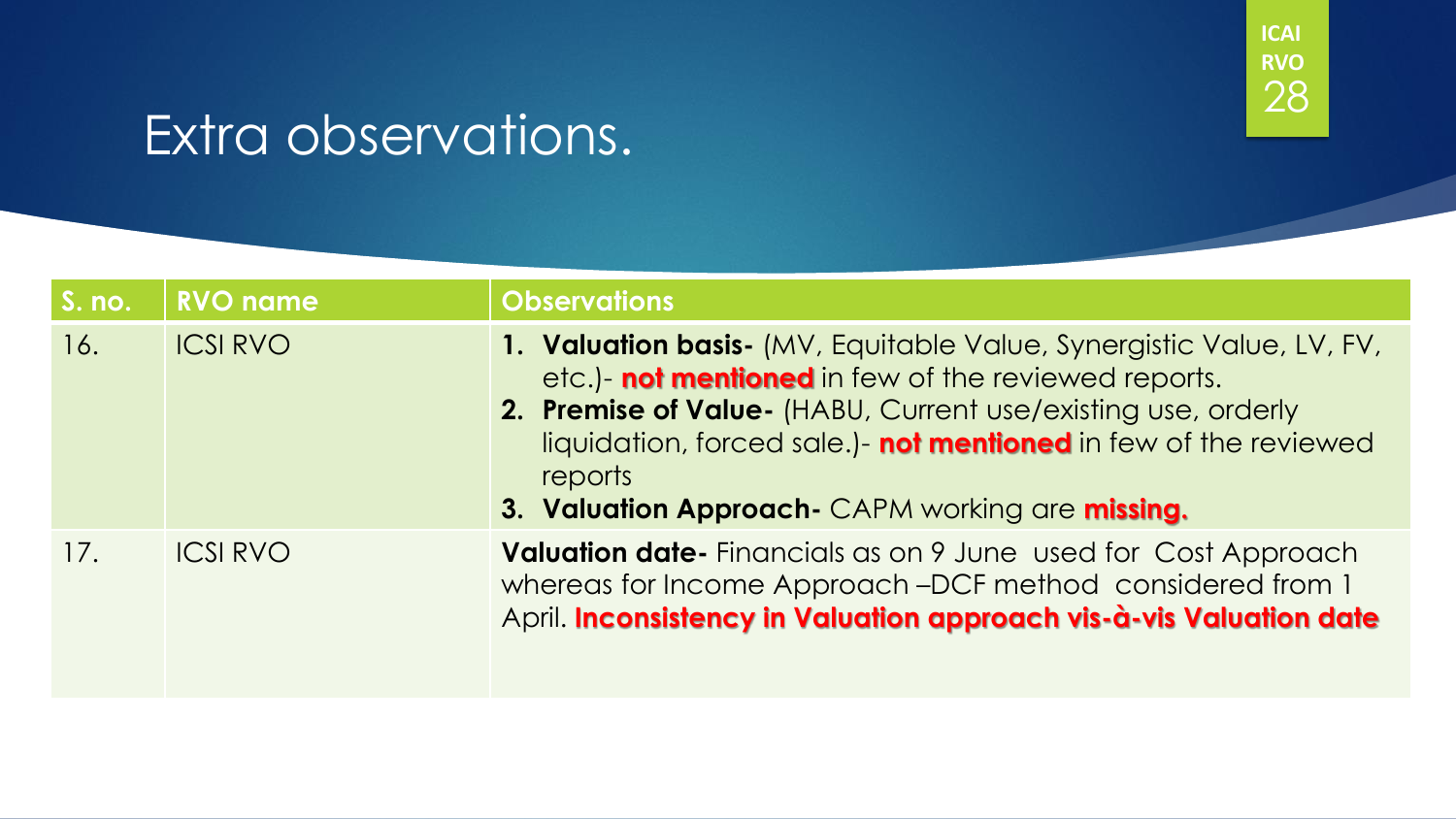## **Peer Review – Experience based Observations**



29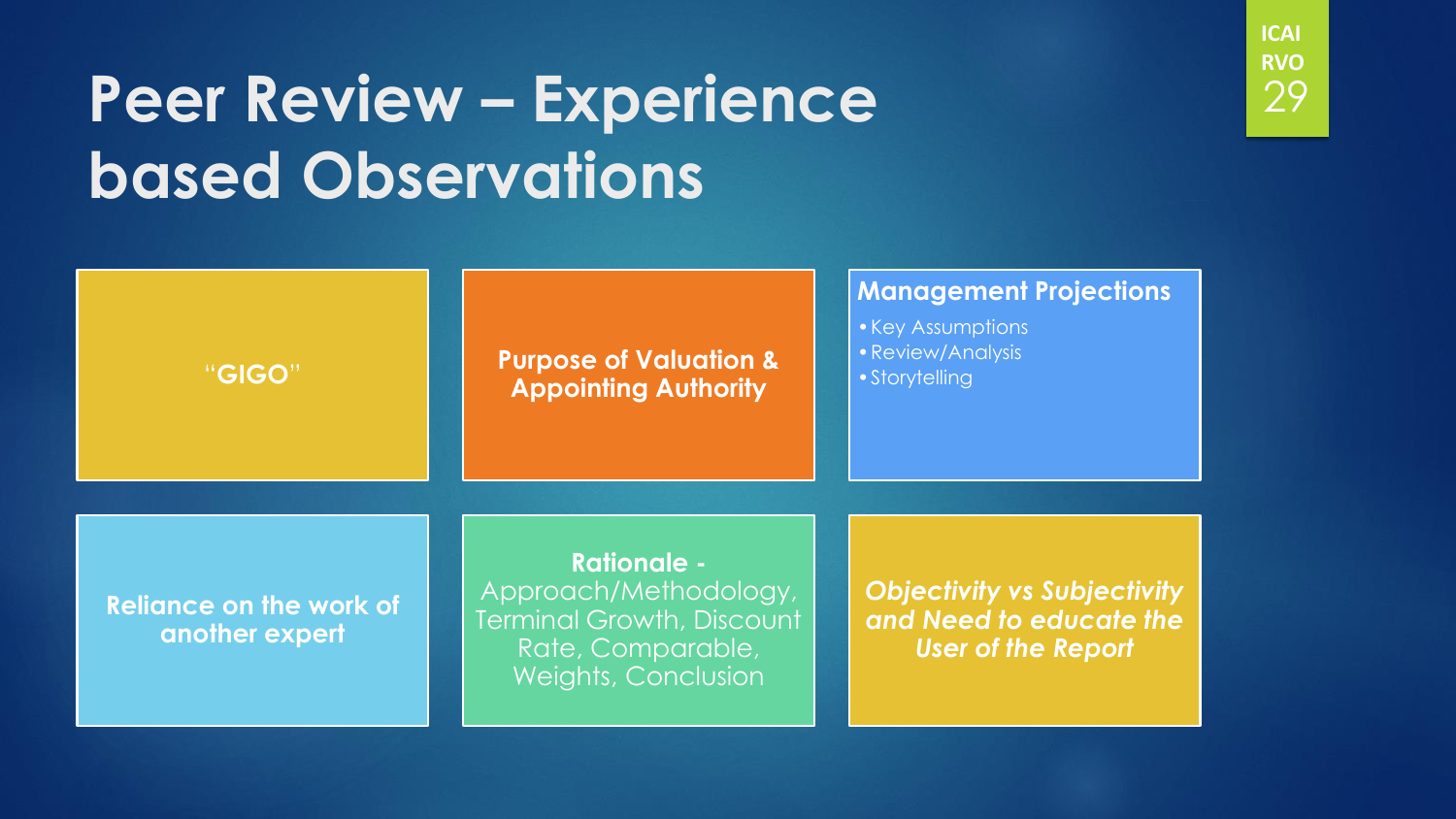# **REVIEWERS' RECOMMENDATIONS**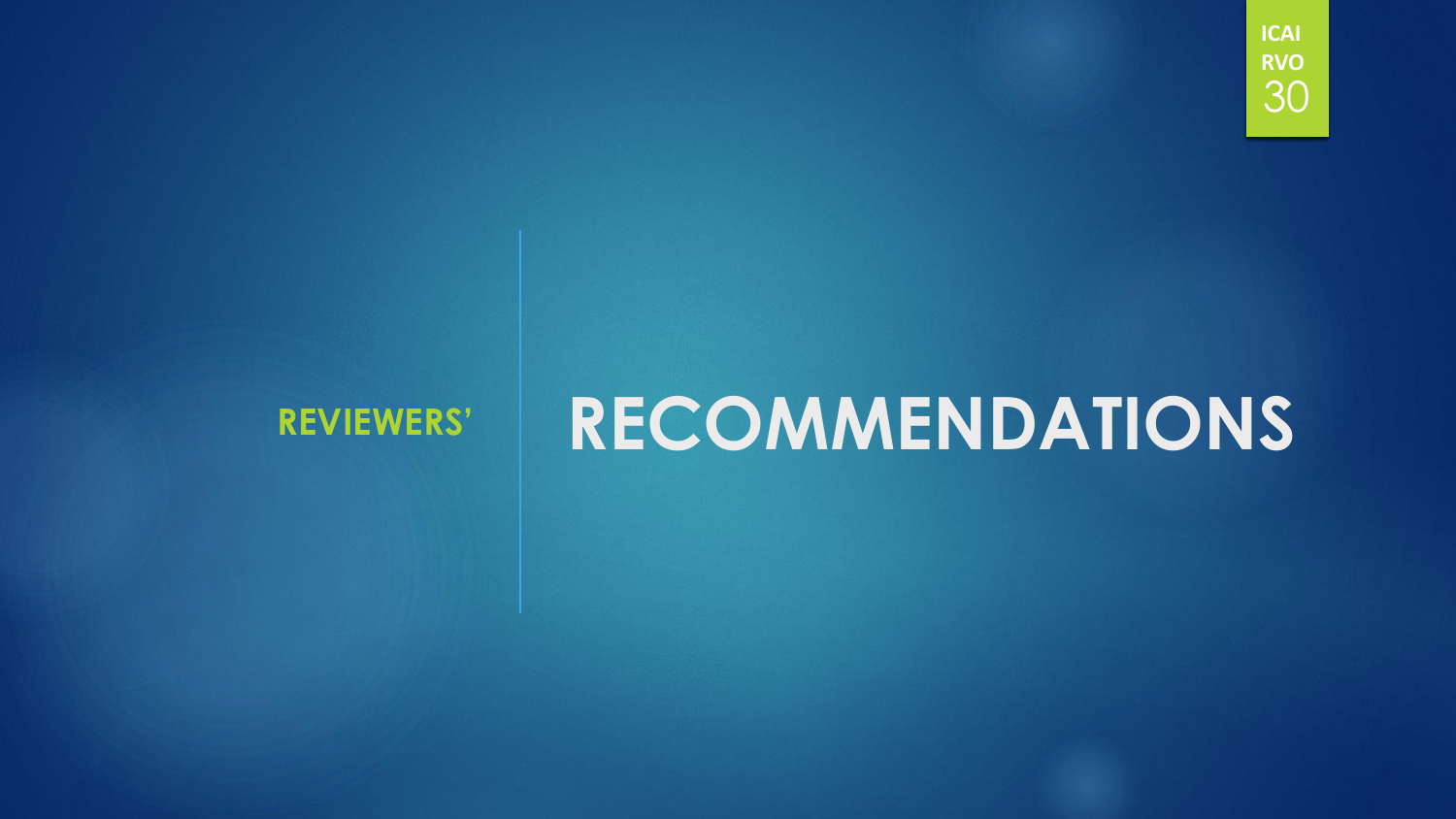# **Key Common Recommendations** <sup>31</sup> **by RVOs**

 **Explicit declaration** required under **Rule 8** regarding **compliance with the Valuation Standards** followed in valuation (VS issued by ICAI RVO or any other VS) is required to be mentioned. However, the same has not been mentioned in the valuation reports and needs to be factored in.

- While **defining purpose of Valuation** and appointing authority, incorrect mention of legislation involving Sec. 230 to 232 of the Companies Act, 2013 for infusion of funds has been done and should be taken care of.
- **Disclosure of valuer interest or conflict**, if any has not been explicitly stated in certain reports and ideally should be clearly reported. an affirmative statement in this regard will give credibility to report.
- It may also be prudent for the Registered Valuer member to draw the client's attention to the fact that values change over time, and that a valuation given on a particular date may not be valid on an earlier or later date.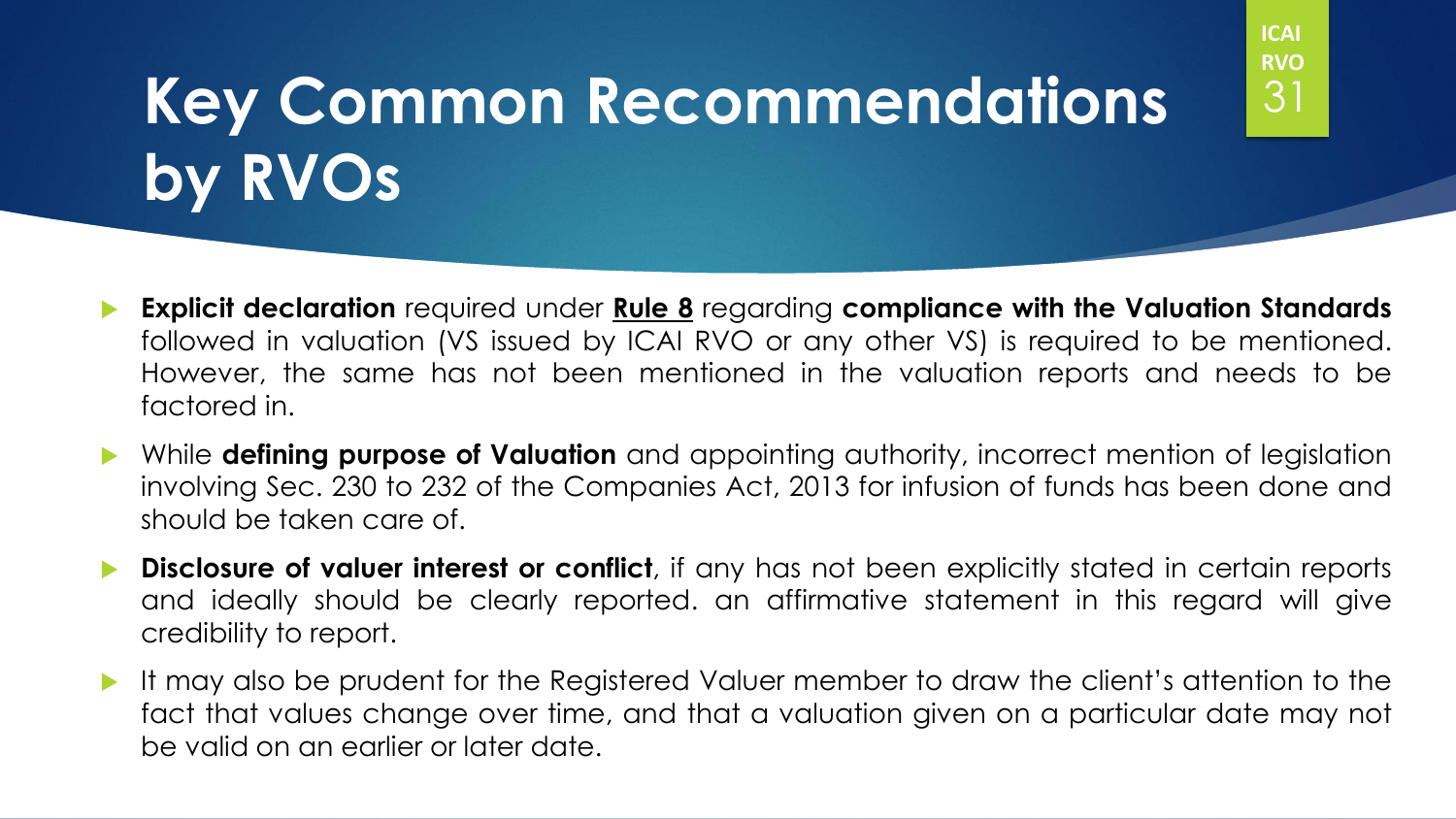# **Key Common Recommendations** <sup>32</sup> **by RVOs**

 The RV should also include in his report: an **affirmative statement** that information provided, and assumptions used by management/others in developing projections have been **appropriately reviewed**, enquiries made regarding basis of key assumptions in context of business being valued and the industry/economy; and an affirmative statement on adequacy of information and time for carrying out the valuations.

- The RV should **mention any key factors** which have a **material impact on the valuation**, including inter alia the size or number of the assets or shares of the company, its/their materiality or significance, minority or majority holding and changes on account of the transaction, any impacts on controlling interest, diminution or augmentation therein and marketability or lack thereof; prevailing market conditions and government policy in the specified industry as a disclaimer depending upon the factor.
- In certain reports, the valuation date is inconsistent throughout or is not disclosed at all. **Date of appointment, valuation date and date of report need to be expressly mentioned in the report.**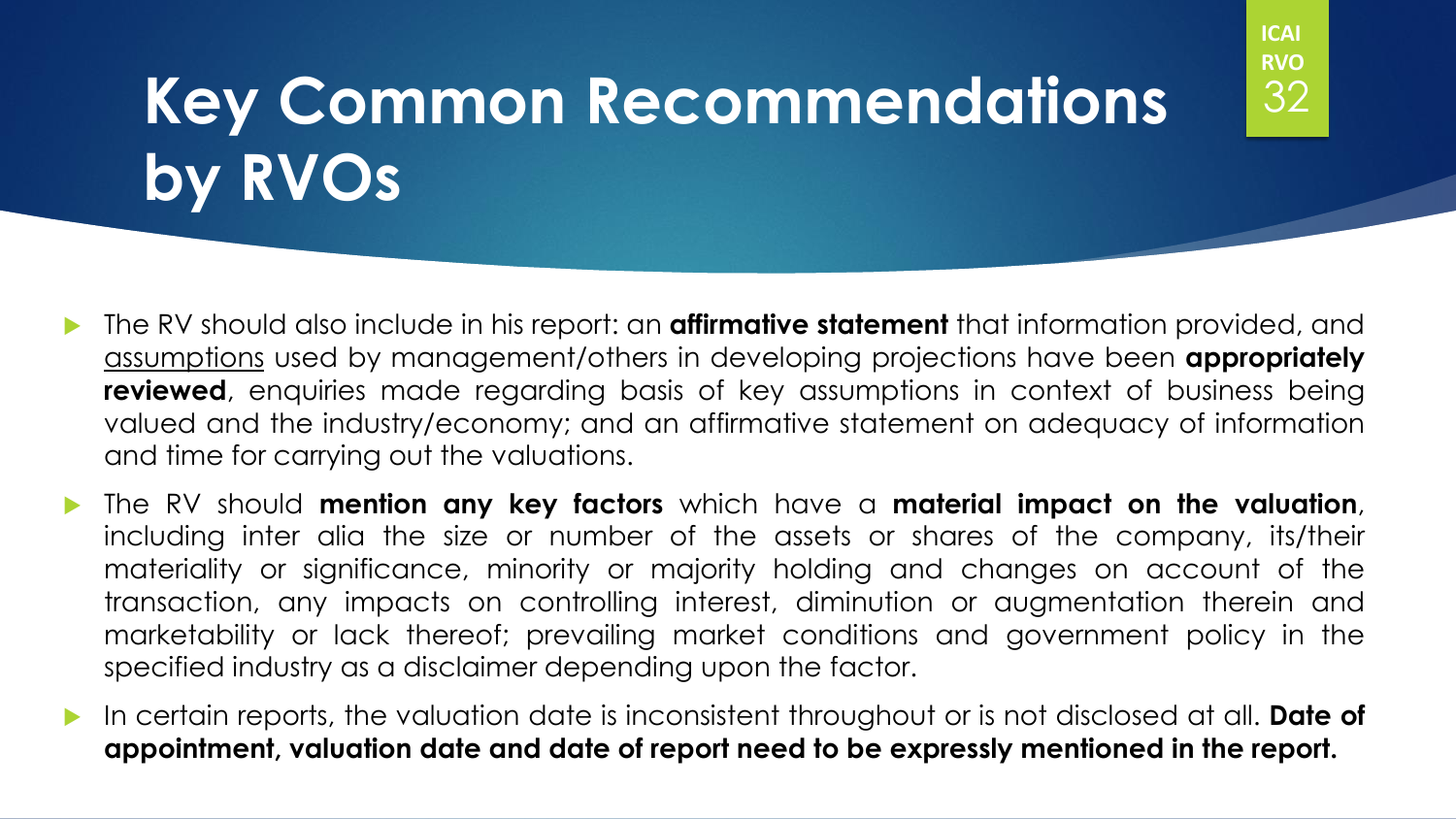# **Key Common Recommendations** <sup>33</sup> **by RVOs**

 **Identity** of the **valuer** and any **other expert** involved in valuation should ideally be **explicitly stated**. However, it is unclear as to whether the assignment is executed by the CA firm or the valuer in his/her individual capacity. This is largely because of the letterhead used and the reference used at multiple places.

- **Though in certain reports, the scope is provided, conducting valuation analysis in accordance** with IVS is not mentioned.
- The **base of value used** in the report as communicated to the intended user, though amply clear by interpretation, should ideally be **explicitly stated.**
- **Relevant ICAI VS referred**, if any, are either not explicitly stated or vaguely referred and the disclosure **could be more express**.
- **While checking** if **sufficient compliance** done to communicate work performed, analysis of **past historical information should ideally be presented.**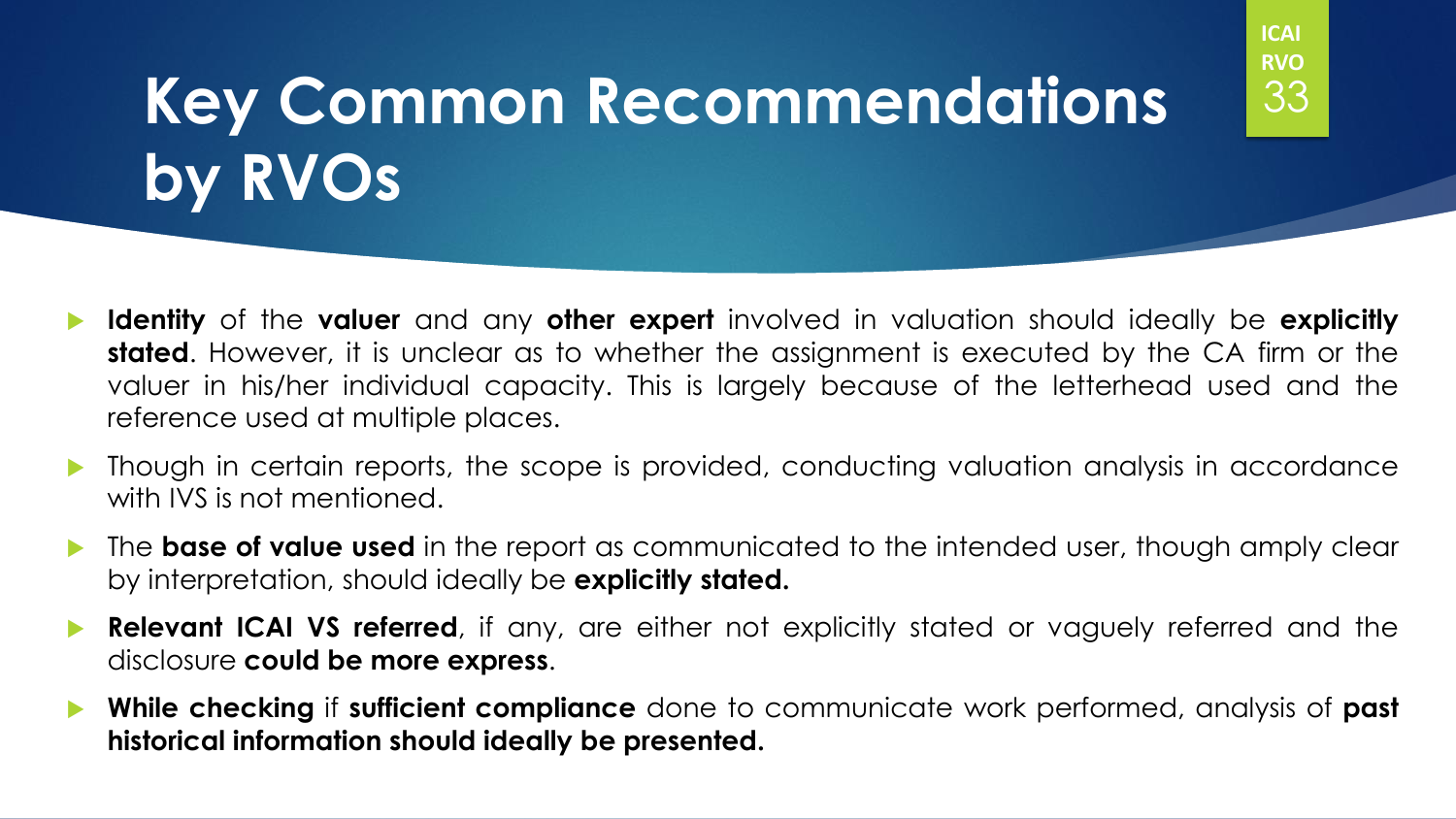# **Key Common Recommendations** <sup>34</sup> **by RVOs**

 The details of **sources of information relied upon** must be clearly mentioned in report by the RV. The RV must also mention in the report if, wherever applicable, verification is needed on any information or assumption on which the valuation is based.

- Under **caveats, limitations and disclaimers** to the extent they explain or elucidate the limitations faces by valuer, which shall not be for the purpose of limiting his responsibility for the valuation report, the assumptions underlying the projections have not been reviewed. It has been further observed that Valuers are still not using or incorporating CLDs issued by IBBI properly any deviation beyond the CLDs must be explained with reason/ justification.
- All generated reports must accompany with caveats, disclaimers and limitations as prescribed by IBBI.
- In some reports, the **limiting conditions do not provide the affirmative confirmations,** as required.
- The **key valuation assumptions should ideally be justified** to ensure that the compliance is sufficient to communicate principal reasons for conclusions reached.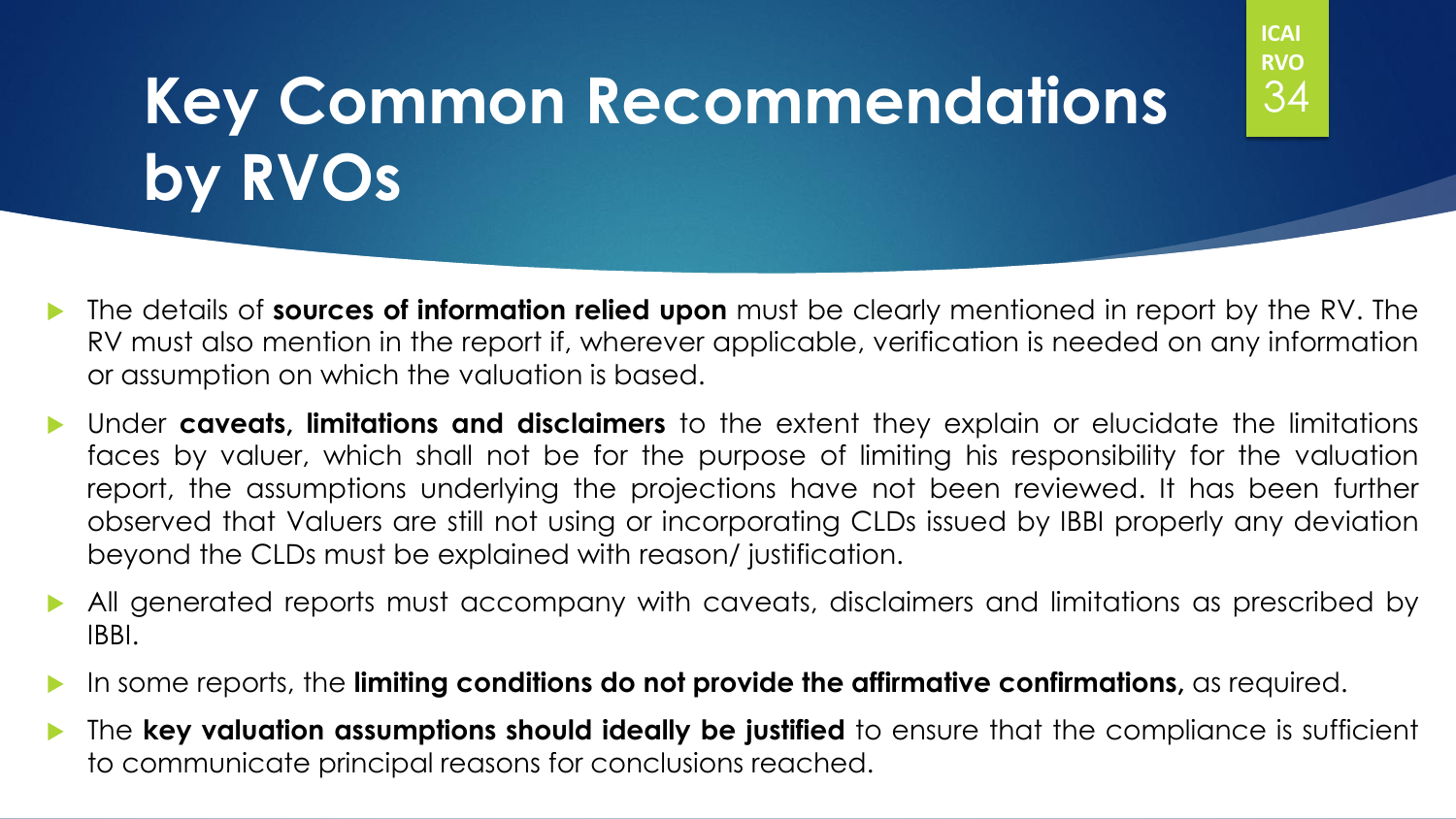# **Key Common Recommendations** <sup>35</sup> **by RVOs**

 An executive summary to understand the valuation report shall be provided, it shall include the methodology used, the value, which is arrived, important dates, valuation standard followed and purpose of valuation etc.

**ICAI RVO**

 The valuation report should also elaborate how the information/ data obtained by the RV has been further processed in terms of discount/ premium factors, indexation etc. The report under review has missed including these aspects

#### A **particular case** observed **by RVO Estate Managers**:

- **CIRP announcement date- January 2019**
- Valuation date is given same as CIRP commencement date
- AND, inspection date is September 2019
- **Inference:** Generally, it becomes very difficult for the valuer to assume the situation of the asset in any previous date. Here is a gap of 9 months that may show a wrong opinion and increase degree of uncertainty.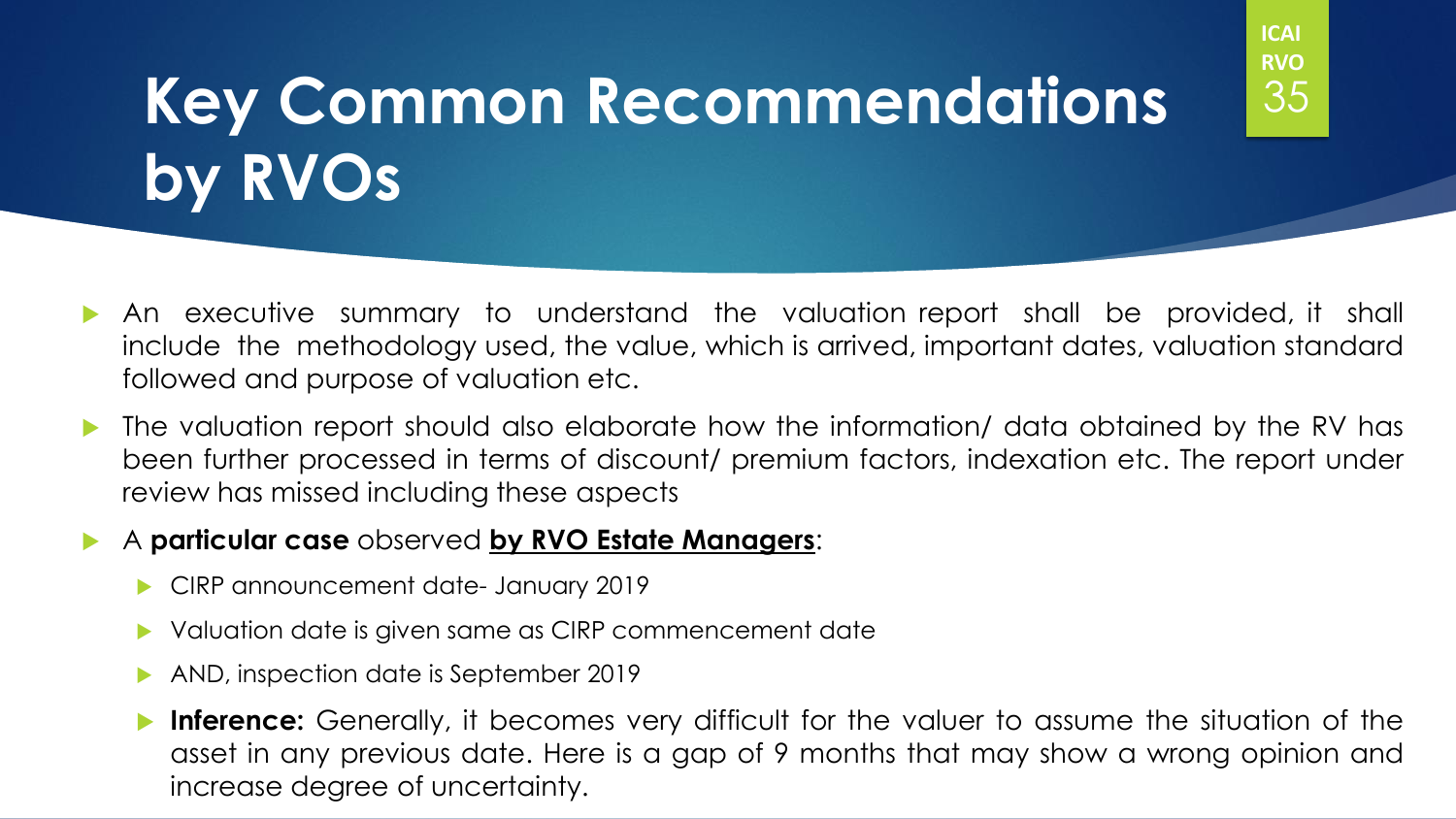# **Additional Individual** <sup>36</sup> **Recommendations**



| S. No | <b>RVO</b>      | <b>Recommendations</b>                                                                                                                                                                                                                                                                                                                                                                                                      |
|-------|-----------------|-----------------------------------------------------------------------------------------------------------------------------------------------------------------------------------------------------------------------------------------------------------------------------------------------------------------------------------------------------------------------------------------------------------------------------|
|       | <b>ICAI RVO</b> | Where the investment has been considered at a significantly<br>lower than carrying value as per books, no comments on<br>whether the carrying value has been impaired by the<br>company or not are included and should ideally form part of<br>the report.                                                                                                                                                                  |
|       | <b>ICAI RVO</b> | Analysis of past financials not presented though the company<br>is in operation for long now. Report needs to include historical<br>financials and analysis. This is critical considering that a large<br>portion of the value is coming due to working capital release<br>in year 1 which is not explained. Even as a good practice,<br>historic analysis may be included as part of the investigation<br>into the entity. |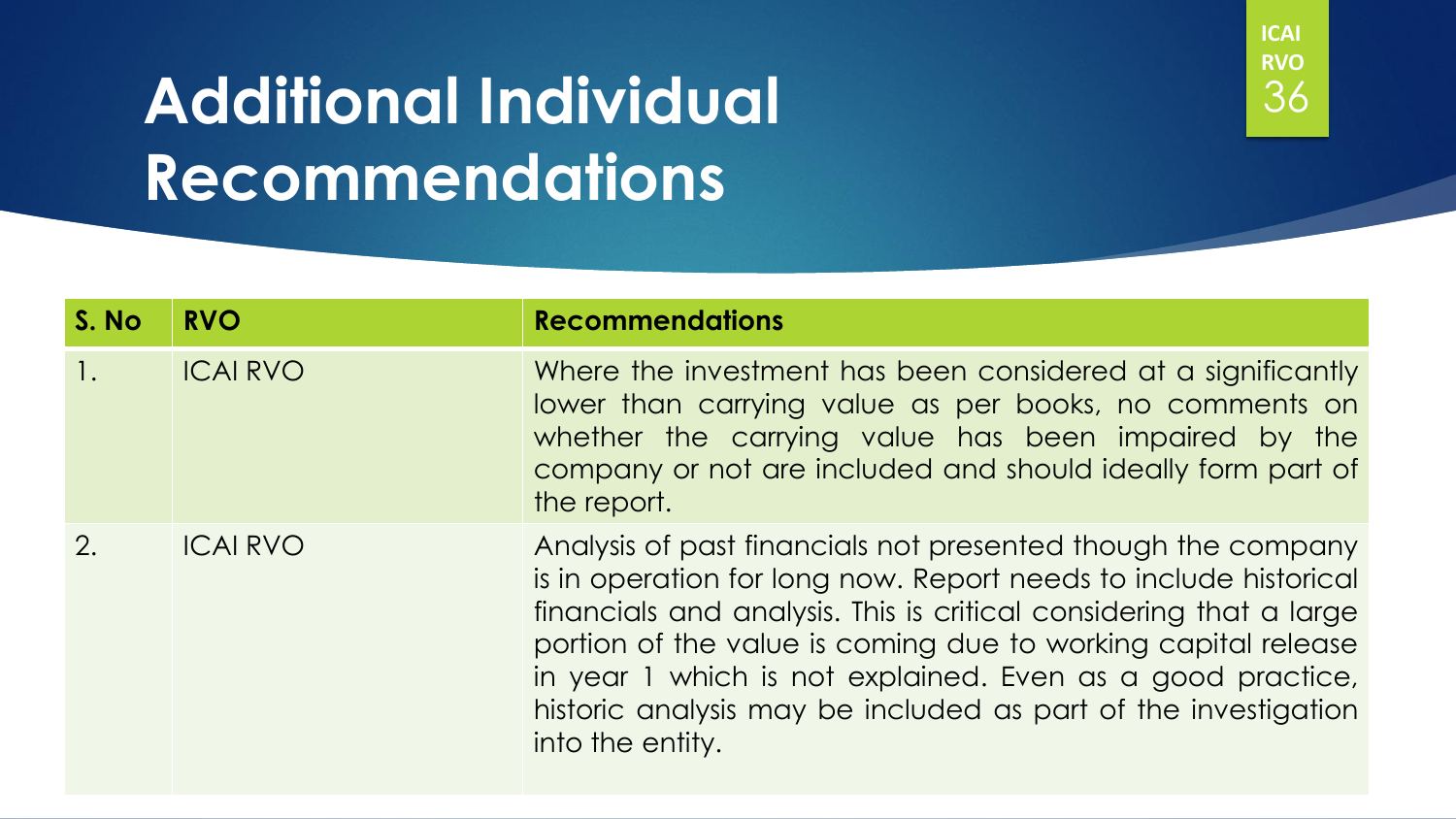# **Additional Individual** <sup>37</sup> **Recommendations**



| S. No            | <b>RVO</b>                 | <b>Recommendations</b>                                                                                                                                                                                                                   |
|------------------|----------------------------|------------------------------------------------------------------------------------------------------------------------------------------------------------------------------------------------------------------------------------------|
| $\mathcal{S}$ .  | <b>ICAI RVO</b>            | Rationale for using NAV (cost as per books) and not PECV etc., not<br>clearly explained. Why other methods such as PECV not used should<br>be explained                                                                                  |
| $\overline{4}$ . | <b>ICAI RVO</b>            | Rationale for a high terminal growth rate of 8% when the discount<br>rate used itself is 9.85% is not explained-Ideally the key valuation<br>assumptions must be justified                                                               |
| 5.               | <b>RVO Estate Managers</b> | The RV must declare the relevant IVS No.                                                                                                                                                                                                 |
| 6.               | RVO Estate Managers        | Success fee charged by a RV in a one-off case and in an ideal case<br>scenario should not be so charged. A success fee should be allowed<br>to be charged with more stringent rules like the usage of proposed<br>Unique number (UVRIN). |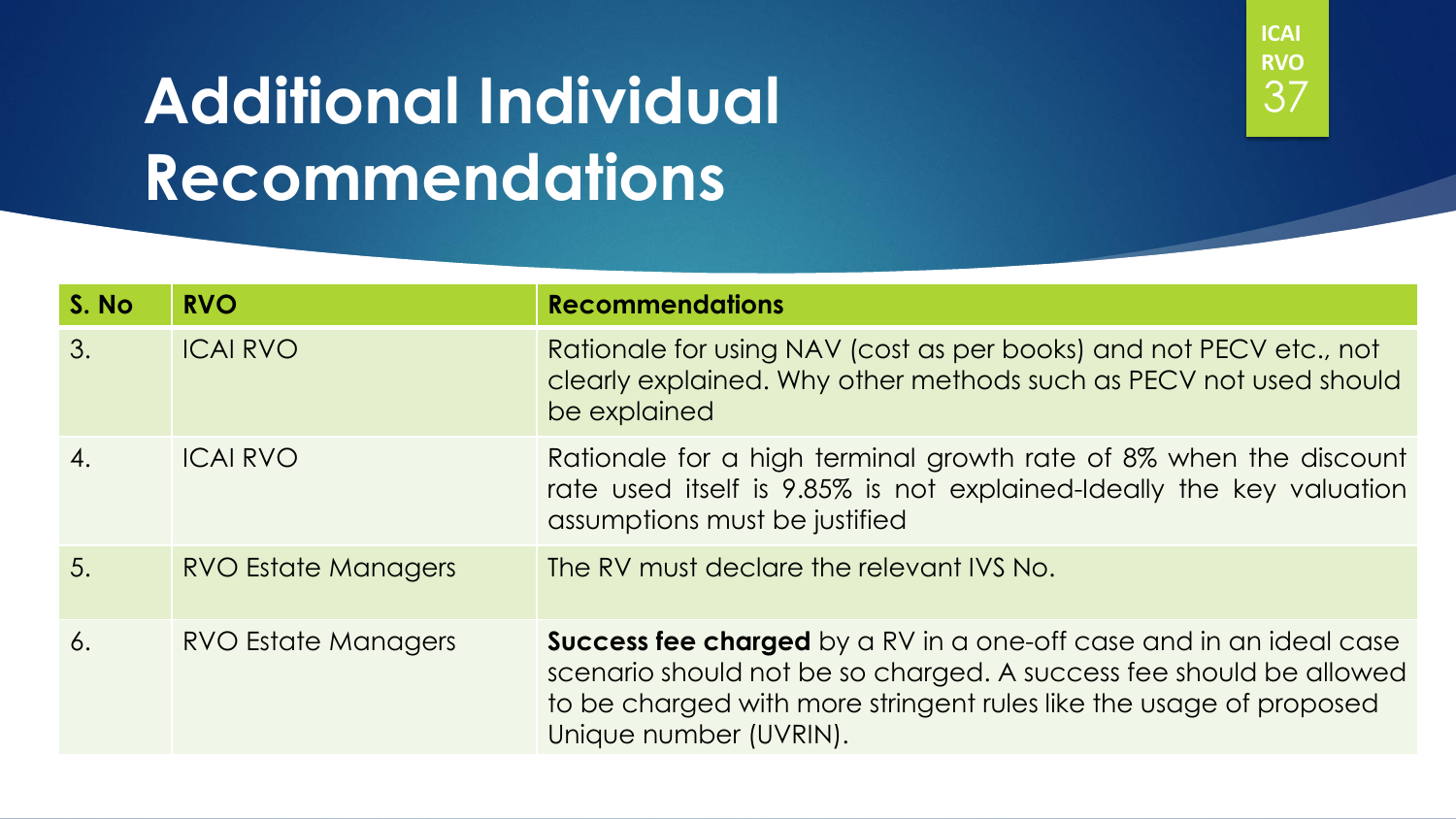# **Additional Individual** <sup>38</sup> **Recommendations**



| S. No | <b>RVO</b>                 | <b>Recommendations</b>                                                                                                                                                                                                                                                                                                                                 |
|-------|----------------------------|--------------------------------------------------------------------------------------------------------------------------------------------------------------------------------------------------------------------------------------------------------------------------------------------------------------------------------------------------------|
| 7.    | <b>RVO Estate Managers</b> | As the definition of Fair Value and Liquidation Value do not fall<br>under IVS per IBBI, the RV may declare that the overall valuation<br>has been done per IVS and mention deviation, wherever<br>appropriate                                                                                                                                         |
| 8.    | RVO Estate Managers        | <b>Ambiguity on liquidation value-</b> It is observed that the liquidation<br>value of all assets are more or less flat 70% of the corresponding<br>fair values of each asset. This flat rate percentage deduction to<br>arrive at the liquidation value is imprudent and the process of<br>arriving at liquidation value must form part of the report |
| 9.    | <b>RVO Estate Managers</b> | The assignment/engagement letter must form part of the<br>valuation report and should include the minimum points set forth<br>by the RVO in its sample letter                                                                                                                                                                                          |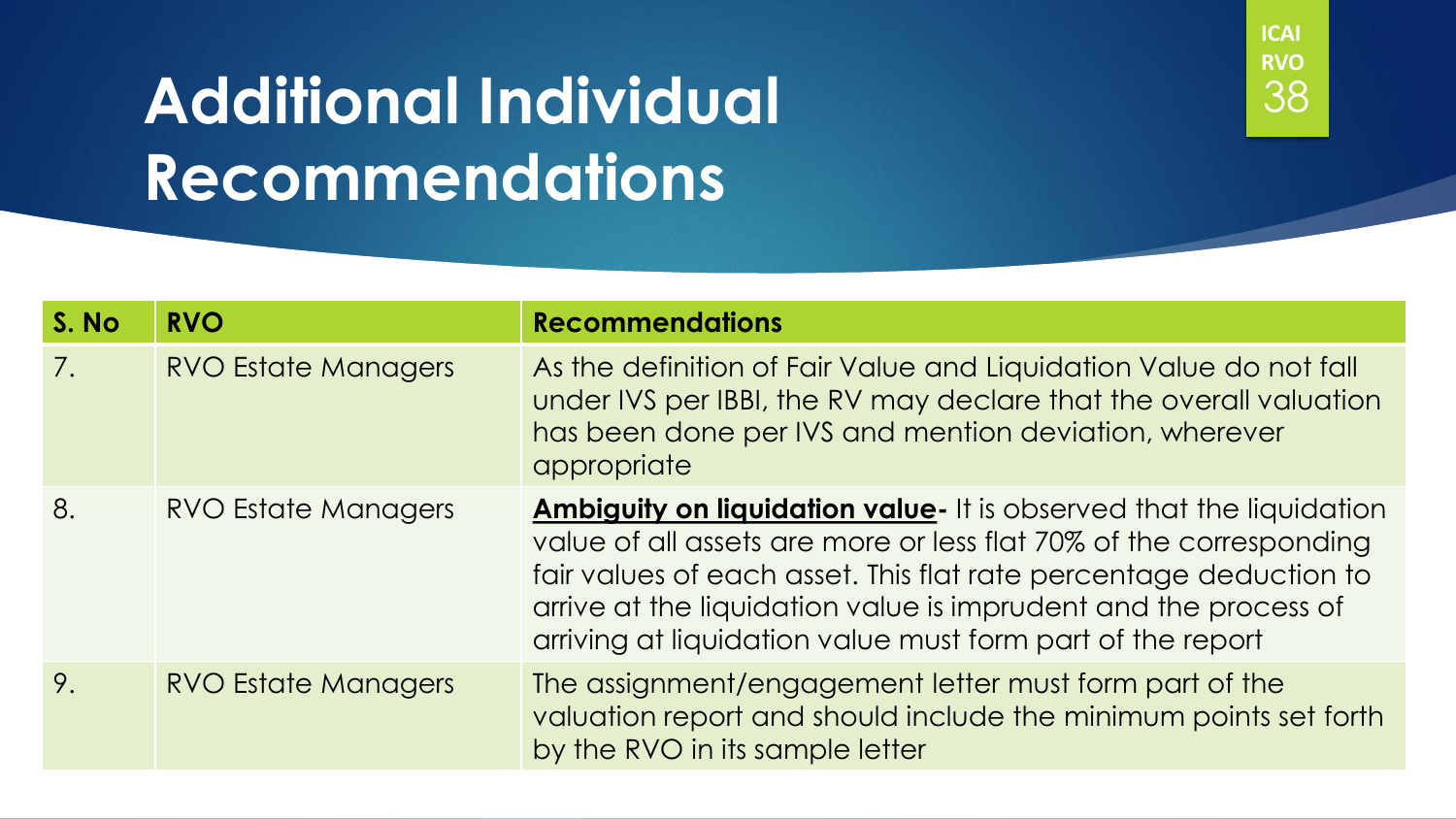# **Additional Individual** <sup>39</sup> **Recommendations**

**S. No RVO Recommendations** 10. RVO Estate Managers Approach and Methodology considered for lease hold property not properly reflects the methodology of leasehold valuation. Appropriate and suitable methodology not been used. The appropriate method of valuation to be considered. Direct Market Comparison Approach , Income Approach, Cost Approach. 11. RVO Estate Managers **Did not find use of HABU in any report.** This is a suggestion on the use of the same asset, most importantly this alternative use of the asset would fetch maximum value, which should be legally, financially and technically possible and highest and best use is the use, from a participant perspective, that would produce the highest value for an asset. Although the concept is most frequently applied to non-financial assets as many financial assets do not have alternative uses, there may be circumstances where the highest and best use of financial assets needs to be considered.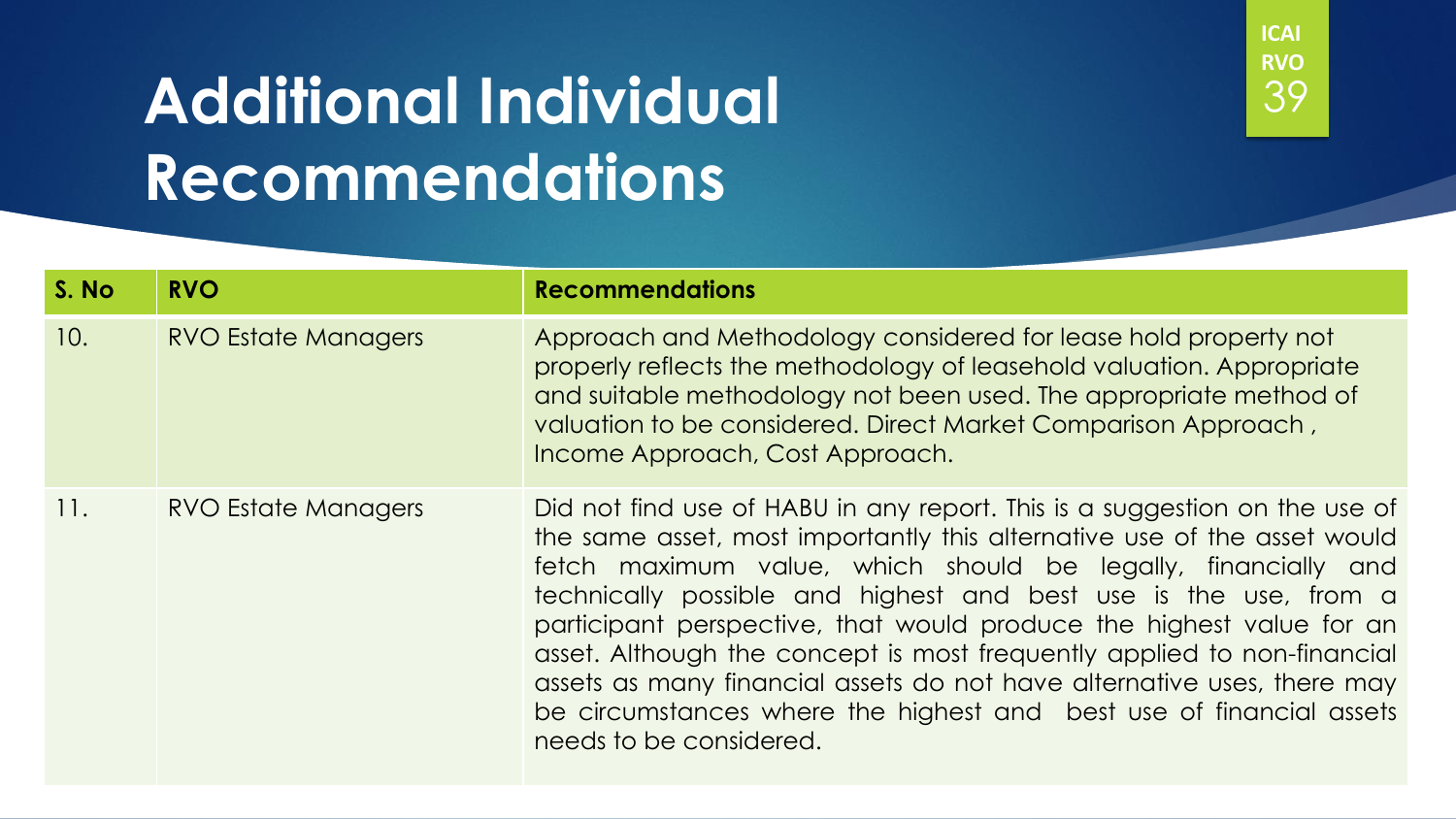# **Additional Individual** <sup>40</sup> **Recommendations**

#### **S. No RVO Recommendations** 12. Divya Jyoti Valuers **Foundation Approaches & methods- SFA Class-** conceptual errors observed like • Risk Free Rate has to be taken up according to Government Bond • Provisional balance sheet balances (Cash/ Loan) must be adjusted in PV of FCFF. • Growth rate must be taken according to the industrial growth and GDP. Growth rate of 1 % seems low as compared to India's GDP growth or Industry growth. • Company Specific Risk Premium is used by the Valuer. • Valuers must apply ratio analysis on projections provided by client to test the sensibility of projections. • It seems like valuer is confused with pre money and post money concept. The valuer is required to mention if the valuation is based on pre money or post money.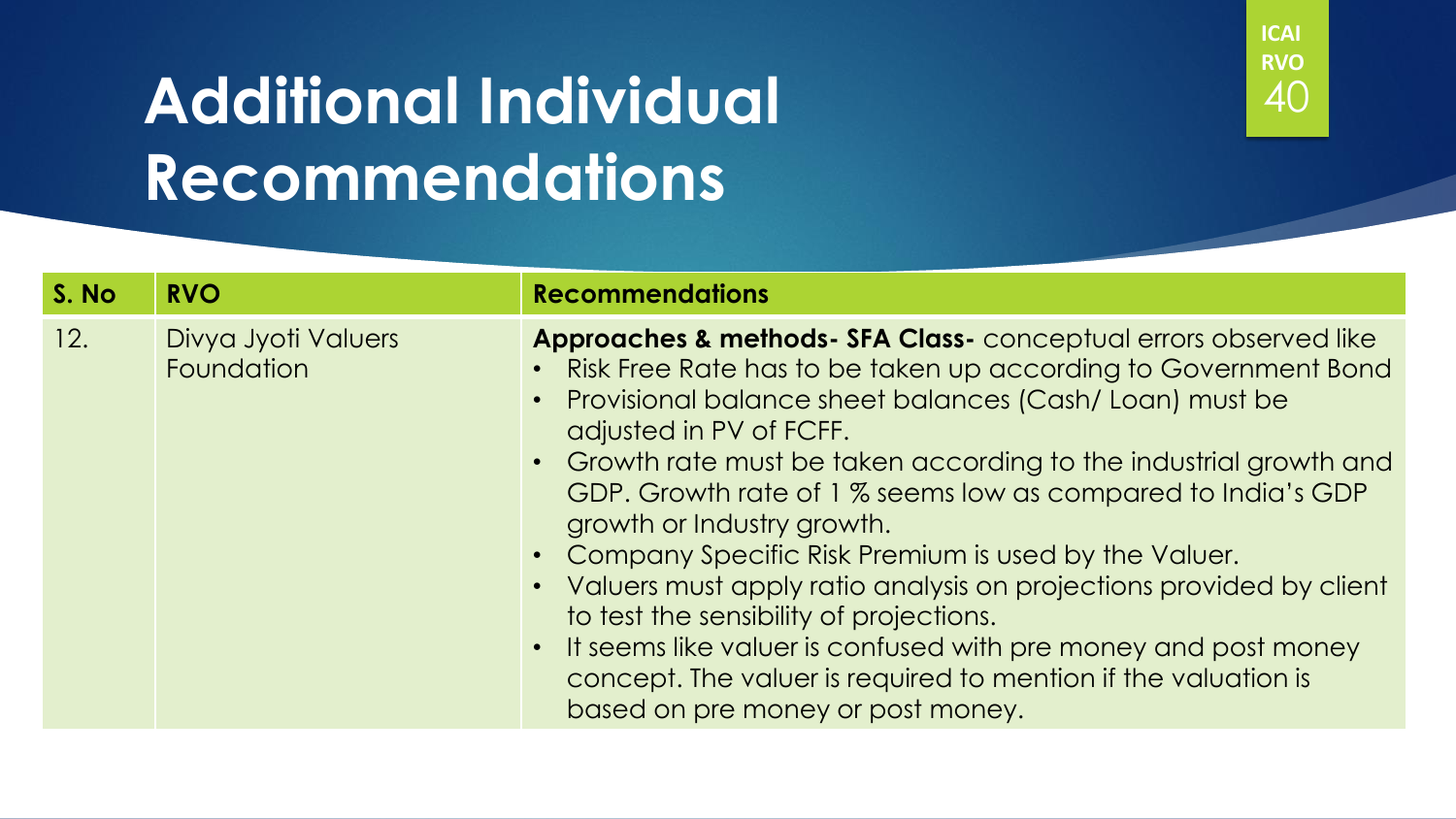# **Additional Individual** <sup>41</sup> **Recommendations**

**S. No RVO Recommendations** 13. Divya Jyoti Valuers **Foundation Approaches & methods- L&B Class-** conceptual errors observed like • Only one line is written. No details or process is mentioned. Detail explanation not there. Reason of the same is also required. • Loading of 3% but why was this done is not made clear. If any change is there, it has to have a logic as per the IVS. • As per the expert of L&B, the model must accompany with proper explanation and the model must be explained in detail so that the user of report must keep rely on the calculations done. 14. Divya Jyoti Valuers Foundation Rf, Rm, Beta, Growth must be appropriate. The selections must come from Govt Bond yield, industry norms, peer companies or GDP and proper explanation in using the factors must be mentioned.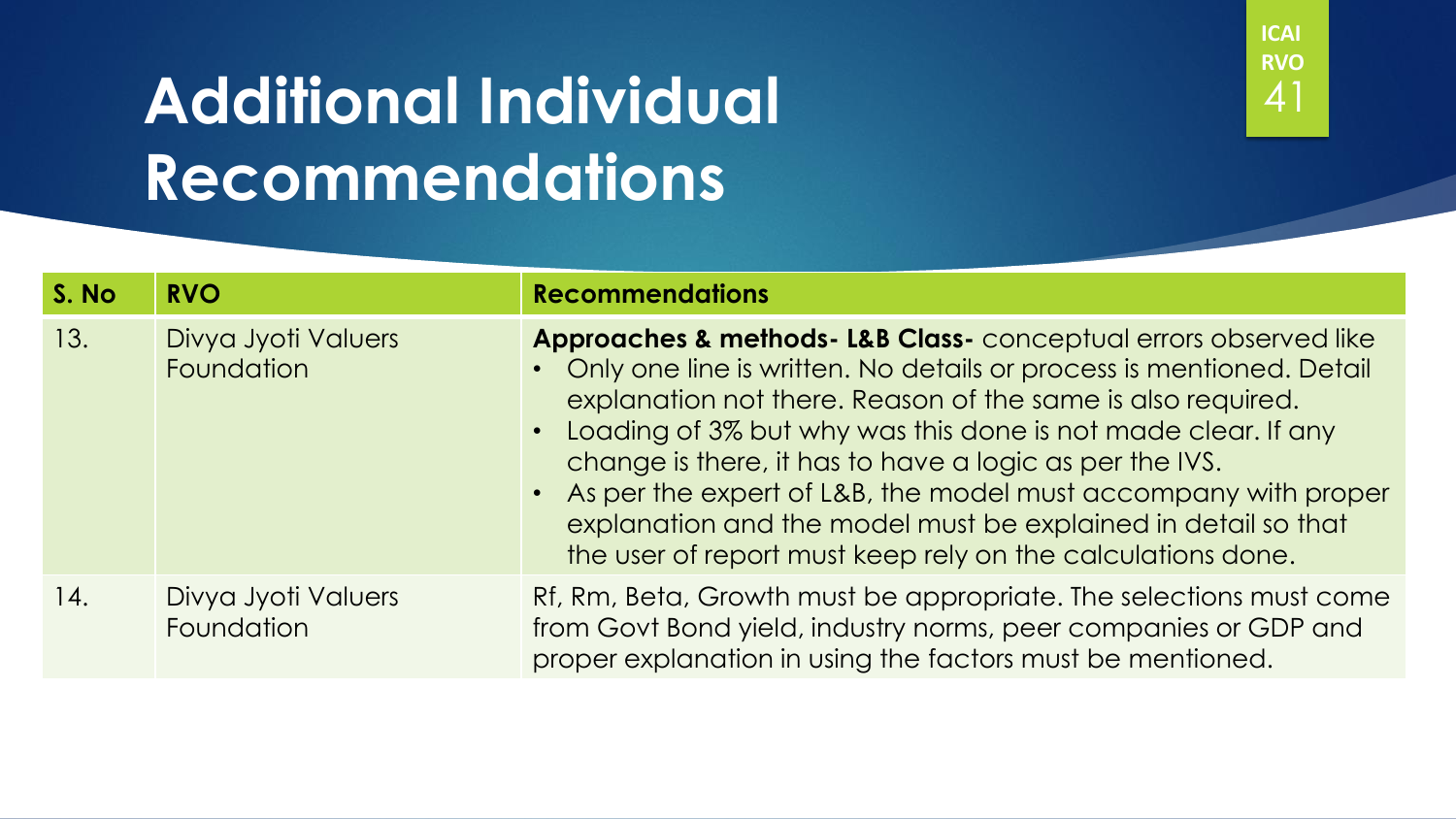# **Additional Individual** <sup>42</sup> **Recommendations**

#### **S. No RVO Recommendations** 15. **IOV Registered Valuers** Foundation **For Land & Building: Following were found to be missing and should ideally form part of the report** 1. No evidence of market survey/sale comparisons was found 2. Disclosure of other experts not forming part of reports explicitly. 3. Compliance with valuation standards not mentioned specifically 4. Reasons to justify extent of liquidation discount applied not recorded. 5. Title deeds of properties not verified at Registrar's office. 6. The RV has endeavored to visually identify the land boundaries and dimensions. A RV, however, is not a surveyor and thus where there is a doubt about the precise position of the structures, it is recommended that a licensed Surveyor be contacted. 7. The sale of the subject property is assumed to be on cash basis. Financial arrangement costs would affect the price of the property, if placed in market.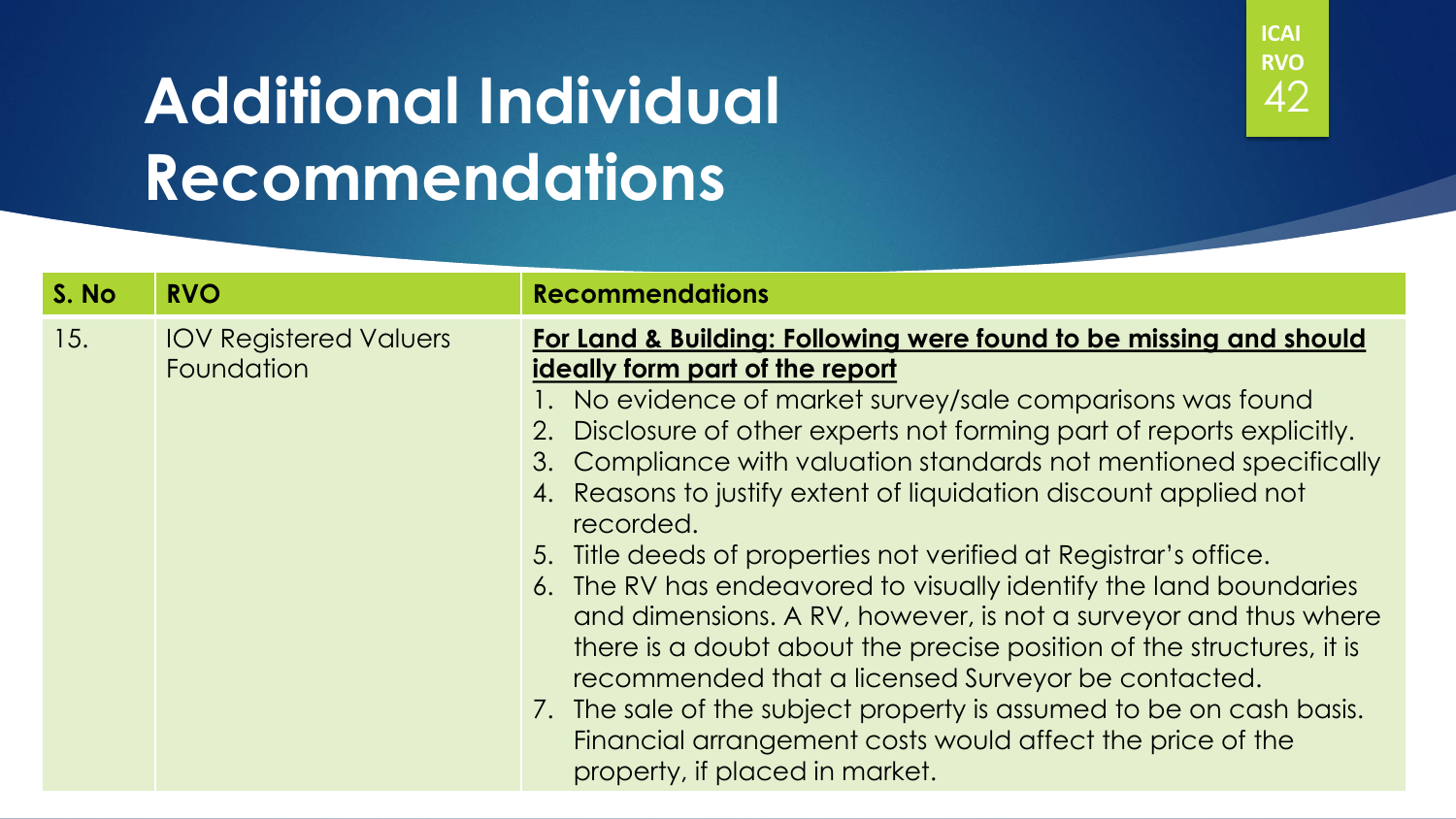# **Additional Individual** <sup>43</sup> **Recommendations**



| S. No | <b>RVO</b>                                  | <b>Recommendations</b>                                                                                                                                                                                                                                                                                                                                                                                                                                                              |
|-------|---------------------------------------------|-------------------------------------------------------------------------------------------------------------------------------------------------------------------------------------------------------------------------------------------------------------------------------------------------------------------------------------------------------------------------------------------------------------------------------------------------------------------------------------|
| 16.   | <b>IOV Registered Valuers</b><br>Foundation | Land & Building: Following were found to be missing and<br>should ideally form part of the report<br>1. Reports found non-compliant with IVS 101, 102,<br>103,104,105<br>2. Reports have followed general formats<br>3. Justification for adoption/rejection of a valuation<br>approach not properly documented.<br>4. Remarks given need to be more precisely and<br>accurately worded.<br>5. Investigation not done properly to determine the fair<br>value and liquidation value |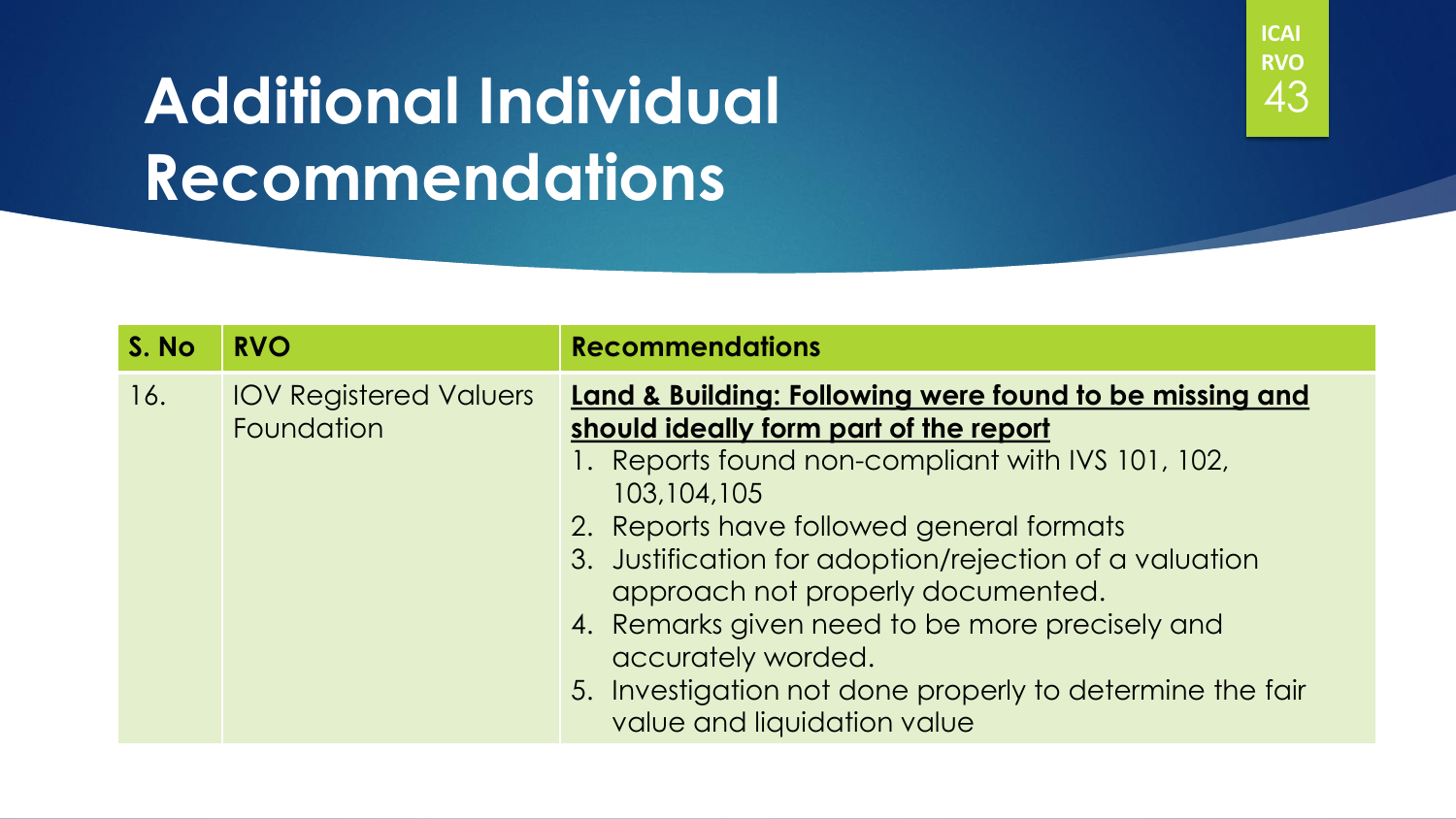# **Additional Individual** <sup>44</sup> **Recommendations**



| S. No | <b>RVO</b>                                  | <b>Recommendations</b>                                                                                                                                                                                                                                                                                                                                                                                                                                                                                                                                                                                                      |
|-------|---------------------------------------------|-----------------------------------------------------------------------------------------------------------------------------------------------------------------------------------------------------------------------------------------------------------------------------------------------------------------------------------------------------------------------------------------------------------------------------------------------------------------------------------------------------------------------------------------------------------------------------------------------------------------------------|
| 17.   | <b>IOV Registered Valuers</b><br>Foundation | Securities or Financial Assets: Following were found to be<br>missing and should ideally form part of the report<br>1. Economy and industry analysis not provided in the reports<br>2. Assumptions and limitations were not justified and<br>pertinent to the valuation in hand and did not cover<br>points stipulated by IBBI like RV responsibility, Value<br>estimate etc. Limitations and disclaimers could be more<br>descriptive in nature and in compliance with IBBI<br>guidelines.<br>3. Where the Company is a wholly-owned subsidiary (WOS),<br>Valuation Report does not mention the layers of<br>shareholding. |